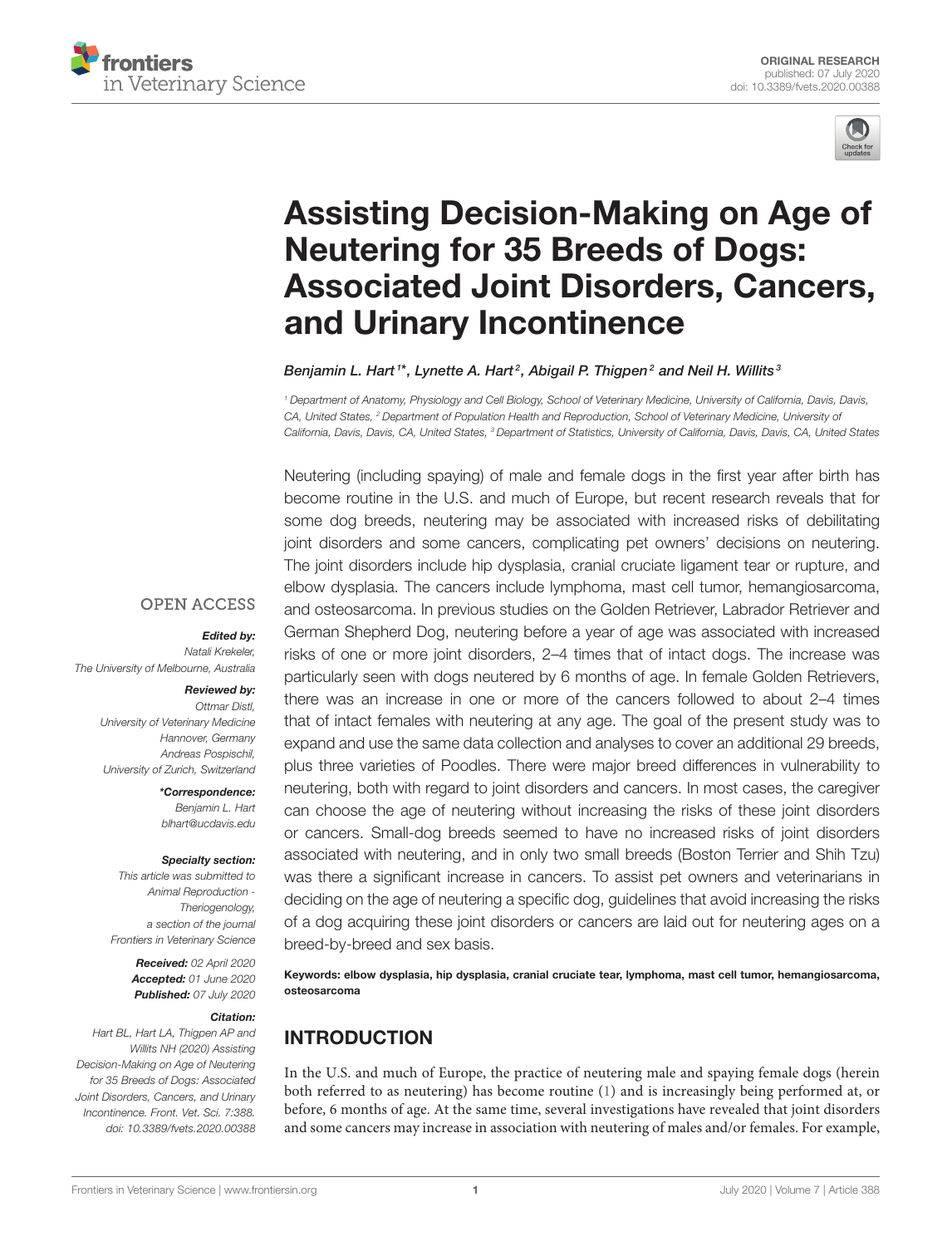in studies that did not focus on specific breeds or ages of neutering, one found that hip dysplasia and cranial cruciate ligament tears or ruptures were significantly more likely in neutered than intact males and females [\(2\)](#page-13-1). Another study found that neutering was associated with a 3-fold increase in excessive tibial plateau angle [\(3\)](#page-13-2), which is a risk factor for development of cranial cruciate ligament tears or rupture. Neutering is reported to be a risk factor for canine intervertebral disc herniation in Dachshunds [\(4\)](#page-13-3). Certain cancers are also known to be more likely in neutered than intact dogs. The occurrence of lymphoma was found to be higher in spayed than intact females [\(5\)](#page-13-4), as was the occurrence of mast cell tumors [\(6\)](#page-13-5) and hemangiosarcoma [\(7\)](#page-13-6). A study of over 40,000 dogs utilizing the Veterinary Medical Database found that neutered males and females were more likely to die of cancer than intact dogs [\(8\)](#page-13-7). A recent finding was that the absence of estrogen from spaying females was associated with accelerated brain aging [\(9\)](#page-13-8). Another recent report from the Golden Retriever Lifetime Project is that neutering at <6 months increases the risk of cranial cruciate ligament injury [\(10\)](#page-13-9). Most of the studies cited above offer no useful clinical information or guidelines with regard to the various diseases that may occur in association with neutering in a specific breed.

In an attempt to address the absence of breed-specific information on joint disorders and cancers associated with neutering, we undertook a project focusing on various specific breeds using data collection and analyses with our extensive veterinary hospital database where the same diagnostic criteria could be applied to all breeds. We started with popular breeds well-represented in the database, initially with the Golden Retriever [\(11,](#page-13-10) [12\)](#page-13-11), Labrador Retriever [\(12\)](#page-13-11) and German Shepherd Dog [\(13\)](#page-13-12). The joint disorders examined included cranial cruciate ligament tears or rupture (CCL), hip dysplasia (HD) and elbow dysplasia (ED). The cancers examined, which previous studies found could be affected by neutering, were lymphoma/lymphosarcoma (LSA), hemangiosarcoma (HSA), mast cell tumors (MCT), and osteosarcoma (OSA).

In the Labrador Retrievers, Golden Retrievers, and German Shepherd Dogs, there was an increase in the incidence of one or more of the joint disorders with neutering in the first year in males and females to 2–4 times > 3–5% incidence in intact dogs. In female Golden Retrievers, neutering at any age was associated with an occurrence of one or more of the cancers followed to 2–4 times higher than the 5 percent incidence in intact females. But in male Golden Retrievers, and in male and female Labrador Retrievers and German Shepherd Dogs, there was no evident increase in cancers above that of the dogs left intact. Preliminary analyses from some small-dog breeds revealed no apparent increased risks of joint disorders with neutering. Thus, the research that had been undertaken revealed a wide range of breed-specific differences in disease vulnerability to neutering.

The purpose of this study was to analyze, in a variety of additional breeds, the increased risks, if any, of the above specified joint disorders and cancers associated with neutering male and female dogs at various ages, so as to increase the information available to pet owners and veterinarians for consideration when making decisions regarding neutering specific dogs. We added 29 new breeds to the study, separating three varieties of Poodles, for a total of 32 breed groups (referred to as breeds); this made a total of 35 breeds with the Goldens, Labs and German Shepherds included. The goal was to use the same veterinary hospital database and diagnostic criteria for the diseases as was used with the published studies on the retrievers and German Shepherds so as to allow for direct comparisons among various breeds. The primary purpose was to offer readers some evidence-based information on breed-specific differences with vulnerability to neutering, including suggested guidelines for neutering ages to avoid increasing long-term health risks of neutering, if any. A secondary, unforeseen, purpose was to document breed-specific differences in the increases in some cancers associated with removal of gonadal hormones, as an area for possible research on genetic aspects of cancer occurrence.

# **METHODS**

# Ethics Statement

Hospital records of the Veterinary Medical Teaching Hospital (VMTH) provided the retrospective dataset used. In conformity with the campus policy, faculty of the University of California-Davis, School of Veterinary Medicine, are allowed use of the record system for research purposes. No animal care and use committee approval was required, and strict confidentiality of the owners and their dogs was maintained.

### Subjects Breed Categories

In addition to the Golden Retriever, Labrador Retriever, and German Shepherd Dog, the other breeds chosen for this project included those most frequently occurring in the database and those chosen to obtain a sampling of giant breeds or smalldog breeds. The final list of 35 (including three varieties of Poodle) represented in the present study are, alphabetically, the: Australian Cattle Dog, Australian Shepherd, Beagle, Bernese Mountain Dog, Border Collie, Boston Terrier, Boxer, Bulldog, Cavalier King Charles Spaniel, Chihuahua, Cocker Spaniel, Collie, Corgi (Pembroke and Cardigan combined), Dachshund, Doberman Pinscher, English Springer Spaniel, German Shepherd Dog, Golden Retriever, Great Dane, Irish Wolfhound, Jack Russell Terrier, Labrador Retriever, Maltese, Miniature Schnauzer, Pomeranian, Poodle-Miniature, Poodle-Standard, Poodle-Toy, Pug, Rottweiler, Saint Bernard, Shetland Sheepdog, Shih Tzu, West Highland White Terrier, and Yorkshire Terrier.

### Study Parameters

The present study examined the occurrence in both sexes of the joint disorders: HD, CCL and ED. Also examined in both sexes were the cancers LSA, HSA, MCT, and OSA, because these had been shown in some multi-breed studies to be increased in risks with neutering. In addition, mammary cancer (MC), pyometra (PYO), and urinary incontinence (UI) were examined in female dogs. Of interest was the possible association of early neutering and the occurrence of intervertebral disc disorders (IDD) in the Corgi and Dachshund, two breeds known to be at risk for these diseases. All of the above diseases were examined with regard to dogs neutered in one of the age periods of: < 6 mo., 6–11 mo., 1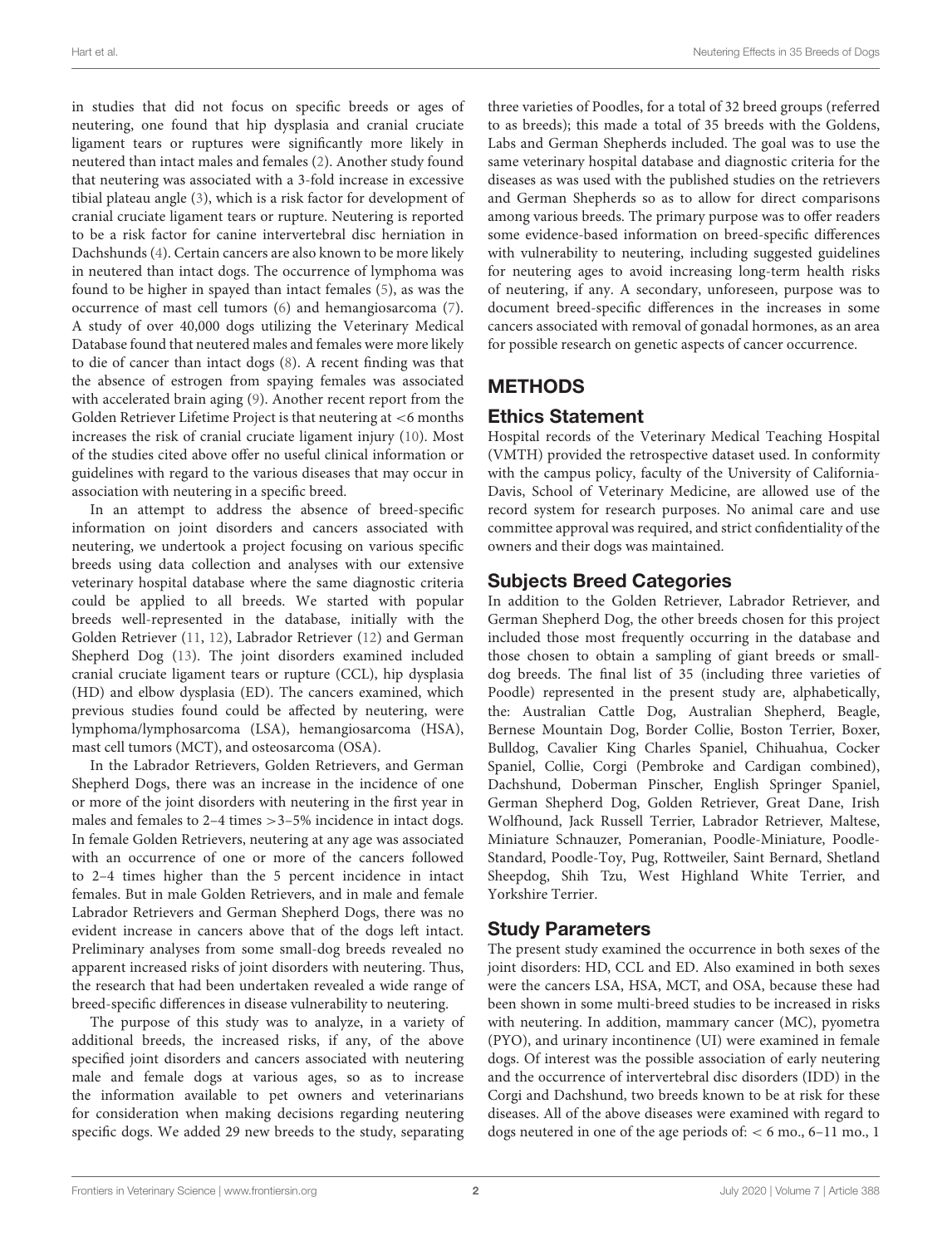year (12 to < 24 mo.) or 2–8 years, or left intact. The diseases were tracked until the dogs were last seen at the hospital, or through 11 years of age, if seen past their 12th birthday.

Mammary cancer is a late occurring cancer with the median age of diagnosis being 10.1 years in one study [\(14\)](#page-13-13). Tracking cancers through 11 years of age would be presumably sufficient to catch most cases of MC if the case record had information extending to that age. However, most case records did not extend to that age. As an additional point of comparison, percentages of MC occurrence were looked at in just females tracked through 8 years of age or beyond, including diagnosed MC cases beyond the 12th birthday cut-off, which was the cut-off used for all other data.

#### Data Collection and Presentation

The computerized hospital record system of the VMTH provided the dataset. The hospital, with currently over 50,000 cases admitted per year, is a secondary and tertiary facility as well as being a primary care facility. The statistical evaluations, with standardized diagnostic criteria applied to various diseases and taking into account sex and different ages of neutering, required a large database with a computerized record system. The study focused on proportional differences in disease occurrences between the neuter age groups and intact dogs of the same breed and sex.

The study period represented 15 years of data for most breeds. The inclusion criteria were date of birth, age at neutering (if neutered), and age of diagnosis or onset of clinical signs for diseases of interest. As mentioned, age at neutering was designated as  $< 6$  mo.,  $6-11$  mo., 1 year (12 to  $< 24$  mo.), and 2-8 years (2 to  $<$  9 years). The term "early neutering" is sometimes used below to refer to neutering in the first year, combining cases for both the < 6 mo. and 6–11 mo. neuter periods. For MC, PYO, and UI, only females were examined. While UI does occur in males, it is predominantly an issue in females.

For all neutered dogs that developed a disease of interest, records were examined to confirm that the dog was neutered prior to the diagnosis or signs of the disease. If the dog developed signs of the disease prior to neutering, the dog was considered intact for analysis of that disease. However, for any disease that occurred after neutering, the dog was considered neutered for analysis of that disease. For any disease of interest that occurred before 12 months of age, the dog was removed from that disease analysis, but included in analyses of other diseases. Therefore, the number of cases for various diseases varied in the analyses for different disease occurrences.

The age at neutering was sometimes not included in the hospital records, so telephone calls to the referring veterinarians were made to obtain the neutering dates or ages. Nonetheless, there were many neutered dogs where age at neutering was not available from the VMTH records or the referring veterinarian, so these dogs were excluded from the study. Of course, this was not an issue with the sample of intact dogs, so there were proportionately more intact cases in the final dataset for each breed than would be expected in the general population. However, the proportion of dogs with a disease, whether intact or neutered, was not affected by the overrepresentation of intact dogs in the database.

The criteria for disease diagnoses were the same as in previous studies on the retrievers and German Shepherd Dog [\(11–](#page-13-10)[13\)](#page-13-12). A dog was considered as having a disease of interest if the diagnosis was made at the VMTH, or by a referring veterinarian and later confirmed at the VMTH. For joint disorders (HD, ED, and/or CCL), dogs typically presented with signs of lameness, difficulty in moving, and/or joint pain. The diagnosis was confirmed by orthopedic examination, radiographic evidence, and/or surgery. In Dachshunds and Corgis, where intervertebral disc disorders (IDD) is a concern, the diagnosis included herniation, rupture, extrusion, protrusion, fracture, compression, stenosis, or spinal cord injury. For cancers (LSA, HSA, MCT, OSA, MC), the diagnosis was based on the presence of a tissue mass, lumps on the skin or enlarged lymph nodes, and confirmed by chemical panels, appropriate blood cell analyses, imaging, histopathology, and/or cytology. PYO was confirmed by ultrasonic evidence and/or post-surgically after removal of the uterus. UI was confirmed by clinical signs of abnormally frequent urination, urinalyses and exclusion of urinary tract infection and/or other disease. If a diagnosis was listed in the record as "suspected" based on some clinical signs but not confirmed, the case was excluded from the analysis for that specific disease, but the dog was included in other disease analyses.

Although body condition scores have been reported to be a factor in the occurrence of joint disorders [\(3,](#page-13-2) [15\)](#page-13-14), our previous studies on the retrievers and German Shepherd Dog found no significant relationship when body condition scores were compared between dogs with and without a joint disorder. Therefore, in the current paper the body condition score is not reported for each breed.

### Statistical Analyses

Survival analysis was used to test for differences with respect to the hazard of a disease in the neutered and intact groups, while adjusting for the differences in time at risk for a disease. The groups were initially compared using a Kaplan Meier life table analysis. Post-hoc comparisons among the subgroups were based on least squares means of the hazard within each subgroup. For comparisons where the Kaplan Meier test showed significance at the  $p < 0.05$  level, both the log-rank and Wilcoxon tests were used for further analyses. Because joint disorders are expected to be seen at a similar risk throughout a dog's lifespan, regardless of age, the log-rank test was used initially for the joint disorders. If the log-rank test did not show significance but the Wilcoxon test did for joint disorders, the Wilcoxon test result was reported with significance level and an asterisk. The reverse rule of thumb was used with cancers where the first test examined was the Wilcoxon test, since the risk of cancer is expected to be higher in older dogs. If the Wilcoxon test did not show significance but the logrank test did for cancers, the log-rank test result was reported with significance level and an asterisk. For all statistical tests, the two-tailed statistical level of significance was set at  $p < 0.05$  and reported as either  $p < 0.05$  or  $p < 0.01$ . Each breed was analyzed separately, and there were no statistical comparisons between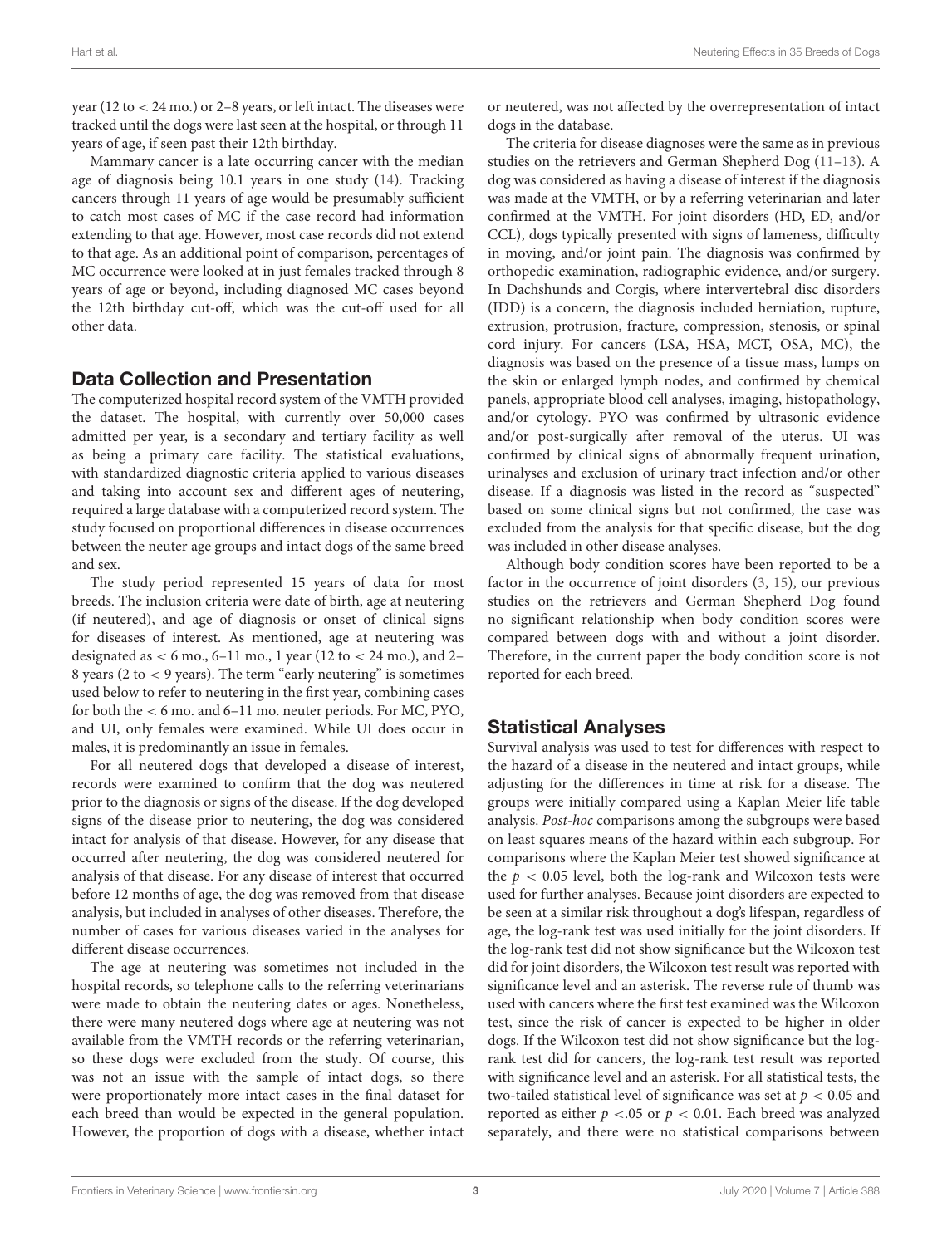breeds. However, the overall findings with each breed allow for some general comparisons.

#### Data Presentation

For each breed represented on a separate page in **[Appendix 1](#page-12-0)**, the numbers of intact and neutered males and females are given. In the tables, the percentage of dogs with each of the diseases and the percentage having at least one of the joint disorders and at least one of the cancers (except MC) was calculated for intact males and intact females as well as those neutered at various age ranges. Statistical analyses compared the occurrences of joint disorders and cancers between each neuter period and intact dogs. If the comparison was significant at either the  $p <$ 0.05 or  $p < 0.01$  level, the data were bolded and the p-value was given. The detailed datasets are available online (Figshare, doi: [10.6084/m9.figshare.7231010\)](https://doi.org/10.6084/m9.figshare.7231010). Three breeds for which findings have been previously published (Golden Retriever, Labrador Retriever, German Shepherd Dog) are included to present an overall picture in the same **[Appendix 1](#page-12-0)**. The data for these three breeds were expanded through 11 years of age, to provide continuity among breeds and diseases.

For each breed, a short paragraph summarizes the main findings on joint disorders (HD, CCL, ED), cancers (LSA, HSA, MCT, OSA) for both males and females, and MC, PYO and UI for females. For Dachshunds and Corgis, the occurrence of IDD is listed for both sexes. Survival analyses were not done on IDD occurrence because the condition represented so many different disease diagnoses. Also included in the breed summary information is a suggested guideline for neutering age for males and females to avoid increasing the risks of a disease under consideration. When there was no noticeable occurrence of an increase in joint disorders or cancers with neutering, the guideline statement was made that those wishing to neuter should decide on the appropriate age (or briefly stated as choice in **[Table 1](#page-4-0)**). When neutering at < 6 months was associated with an increased disease risk but no increased risk was evident with neutering beyond 6 months, the default recommended guideline was neutering beyond, 6 months.

# RESULTS

The breed-by-breed findings are presented in four different formats. One format, seen in this section below, is a short paragraph for each breed. The occurrence of the joint disorders and the cancers followed is reported for the intact and neutered dogs, and the increase in the two disease types over that of the intact dogs, if significant, is reported. Other findings are also mentioned if appropriate, such as IDD occurrence in Dachshunds and Corgis. A second format, represented in **[Table 1](#page-4-0)**, is a very brief summary of spaying and neutering guidelines based on findings regarding joint disorders and cancers for each breed, allowing the reader to quickly scroll through the various breeds. In the third format, the data-based findings, with statistical notations for each breed, are reported in **[Appendix 1](#page-12-0)**. In the fourth format, the raw data allowing the reader to perform their own calculations, if desirable, is available in Figshare.

The mean age of last entry was calculated for intact and neutered males and females for each breed and presented in **[Appendix 2](#page-12-0)**. Across all breeds the mean age of last entry in the record for neutered males was 5.5 years (range 3.71–6.54), for neutered females 5.7 years (range 4.21–6.97), for intact males 4.9 (range 4.15–7.11), and intact females 4.7 (range 3.41–6.32). Upon perusal of the data, it is evident that the mean age of data entry for intact dogs was younger than that of neutered dogs, especially for females, where there is disparity of almost 1 year. To address the issue of whether the lower age of last entry for intact dogs could have resulted in a lower rate of disease occurrence in intact dogs in either joint disorders or cancers, we examined data of dogs where the last entry was at 8 years or beyond. We looked at three breeds with the largest databases (Golden Retrievers, Labrador Retrievers, and German Shepherd Dogs) and where there were significant differences in disease diagnoses between early neutered and intact dogs. Using these parameters, the occurrences of joint disorders in Golden Retrievers for those neutered at  $\leq 6$ mo. vs. intact, in males, there was a 6-fold difference (18% vs. 3%) and in females 3-fold (25 vs. 8%). For male Labrador Retrievers, the figures were 22 vs. 8% and in females 33 vs. 10%. For male German Shepherd Dogs, the figures were 33 vs. 2% and for females, 29 vs. 9%. For cancers in female Goldens, the figures were 26 vs. 14%. The incidence figures, although not sufficient for meaningful statistical analyses, are consistent with the larger database where all ages are included. Thus, while the age of the last visit is a limitation for analyses on late-occurring cancers and joint disorders, the examples chosen for dogs seen at the age of 8 years or beyond are consistent with the overall results presented here; these results appear to represent what would be seen in the general situation.

# GENERAL FINDINGS

Looking at the occurrences of these joint disorders and cancers, it is clear that most breeds are unaffected for these diseases by age of neutering. Vulnerability to joint disorders associated with neutering is generally related to body size. Small-dog breeds – Boston Terrier, Cavalier King Charles Spaniel, Chihuahua, Corgi, Dachshund, Maltese, Pomeranian, Poodle-Toy, Pug, Shih Tzu, Yorkshire Terrier – do not appear to have an increased risk in joint disorders with neutering compared to the breeds of larger size. However, in the breeds of larger body size there were differences among the breeds with the two giant breeds – Great Danes and Irish Wolfhounds – showing no indication of increase in one or more joint disorders with neutering at any age.

Although the occurrence of MC was tracked, the female mean age at the last hospital visit for all breeds ended short of the reported, late-onset mean age of MC occurrence in intact female dogs. Thus, the low occurrence of MC in intact females (typically under 6 percent) cannot be expected to represent the actual incidence over a female's lifetime. When the percentage of MC was calculated for only those dogs seen through 8 years of age or older (including cases diagnosed past the 12th birthday), the results did not appear appreciably different than the percentages seen using the study age range. However, the number of dogs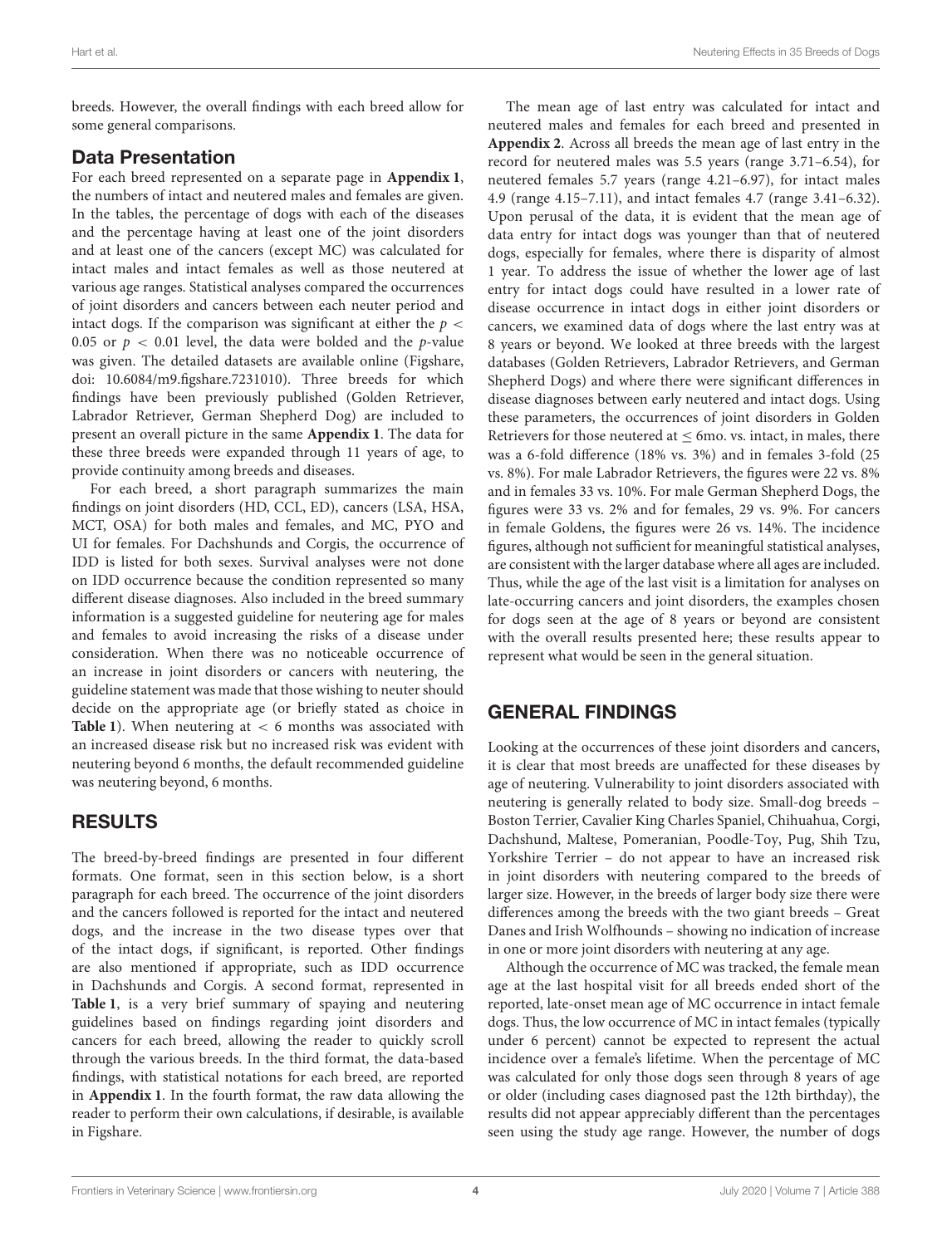#### <span id="page-4-0"></span>TABLE 1 | Suggested Guidelines by Breed for Age of Neutering.

| Suggested guidelines for age of neutering: 35 breeds |                 |              |                    |                     |                     |                 |              |                    |                     |                     |
|------------------------------------------------------|-----------------|--------------|--------------------|---------------------|---------------------|-----------------|--------------|--------------------|---------------------|---------------------|
|                                                      | <b>Males</b>    |              |                    |                     |                     | <b>Females</b>  |              |                    |                     |                     |
|                                                      | Leave<br>intact | Choice       | Beyond 6<br>months | Beyond 11<br>months | Beyond 23<br>months | Leave<br>intact | Choice       | Beyond 6<br>months | Beyond 11<br>months | Beyond 23<br>months |
| Australian Cattle Dog                                |                 | $\checkmark$ |                    |                     |                     |                 |              | $\checkmark$       |                     |                     |
| Australian Shepherd                                  |                 | $\checkmark$ |                    |                     |                     |                 | ✓            |                    |                     |                     |
| Beagle                                               |                 |              |                    | ✓                   |                     |                 |              |                    |                     |                     |
| Bernese Mt. Dog                                      |                 |              |                    |                     | ✓                   |                 |              |                    |                     |                     |
| <b>Border Collie</b>                                 |                 |              |                    |                     |                     |                 |              |                    |                     |                     |
| <b>Boston Terrier</b>                                |                 |              |                    |                     |                     |                 |              |                    |                     |                     |
| Boxer                                                |                 |              |                    |                     |                     |                 |              |                    |                     |                     |
| Bulldog                                              |                 |              |                    |                     |                     |                 |              |                    |                     |                     |
| Cavalier King Charles<br>Spaniel                     |                 |              |                    |                     |                     |                 |              |                    |                     |                     |
| Chihuahua                                            |                 |              |                    |                     |                     |                 |              |                    |                     |                     |
| Cocker Spaniel                                       |                 |              | ✓                  |                     |                     |                 |              |                    |                     |                     |
| Collie                                               |                 | ✓            |                    |                     |                     |                 |              |                    |                     |                     |
| Corgi                                                |                 |              | ✓                  |                     |                     |                 |              |                    |                     |                     |
| Dachshund                                            |                 |              |                    |                     |                     |                 |              |                    |                     |                     |
| Doberman Pinscher                                    | ✓               |              |                    |                     |                     |                 |              |                    |                     |                     |
| English Springer<br>Spaniel                          |                 | ✓            |                    |                     |                     |                 |              |                    | ✓                   |                     |
| German Shepherd                                      |                 |              |                    |                     | ✓                   |                 |              |                    |                     |                     |
| Golden Retriever                                     |                 |              |                    |                     |                     |                 |              |                    |                     |                     |
| Great Dane                                           |                 | ✓            |                    |                     |                     |                 | ✓            |                    |                     |                     |
| Irish Wolfhound                                      |                 |              |                    |                     | √                   |                 |              |                    |                     |                     |
| Jack Russell Terrier                                 |                 |              |                    |                     |                     |                 |              |                    |                     |                     |
| Labrador Retriever                                   |                 |              | ✓                  |                     |                     |                 |              |                    |                     |                     |
| Maltese                                              |                 |              |                    |                     |                     |                 |              |                    |                     |                     |
| Miniature Schnauzer                                  |                 |              |                    |                     |                     |                 |              |                    |                     |                     |
| Pomeranian                                           |                 |              |                    |                     |                     |                 |              |                    |                     |                     |
| Poodle (Toy)                                         |                 |              |                    |                     |                     |                 |              |                    |                     |                     |
| Poodle (Miniature)                                   |                 |              |                    |                     |                     |                 |              |                    |                     |                     |
| Poodle (Standard)                                    |                 |              |                    |                     | ✓                   |                 |              |                    |                     |                     |
| Pug                                                  |                 | ✓            |                    |                     |                     |                 | $\checkmark$ |                    |                     |                     |
| Rottweiler                                           |                 |              |                    |                     |                     |                 |              | ✓                  |                     |                     |
| Saint Bernard                                        |                 |              |                    |                     |                     |                 |              |                    |                     |                     |
| Shetland Sheepdog                                    |                 |              |                    |                     |                     |                 |              |                    |                     |                     |
| Shih Tzu                                             |                 |              |                    |                     |                     |                 |              |                    |                     |                     |
| West Highland White<br>Terrier                       |                 |              |                    |                     |                     |                 |              |                    |                     |                     |
| Yorkshire Terrier                                    |                 | ✓            |                    |                     |                     |                 |              |                    |                     |                     |

*Summary of spaying and neutering guidelines based on findings regarding increased risk of joint disorders and cancers. The term "choice" means there was no increased risk for any age.*

seen through age 8 or beyond was fairly small, so the analysis results might change with an increased sample size of these older dogs.

The following are brief summaries for each of the breeds along with suggested guidelines for age of neutering. See **[Appendix 1](#page-12-0)** for the complete data set, including statistical analyses for each breed.

#### Australian Cattle Dog

The study population was 61 intact males, 58 neutered males, 48 intact females, and 70 spayed females for a total of 237 cases. In this sample, 5 percent of intact males and 2 percent of intact females were diagnosed with one or more joint disorders. Neutering males was not associated with any increased risk in joint disorders, but there was an association with spaying females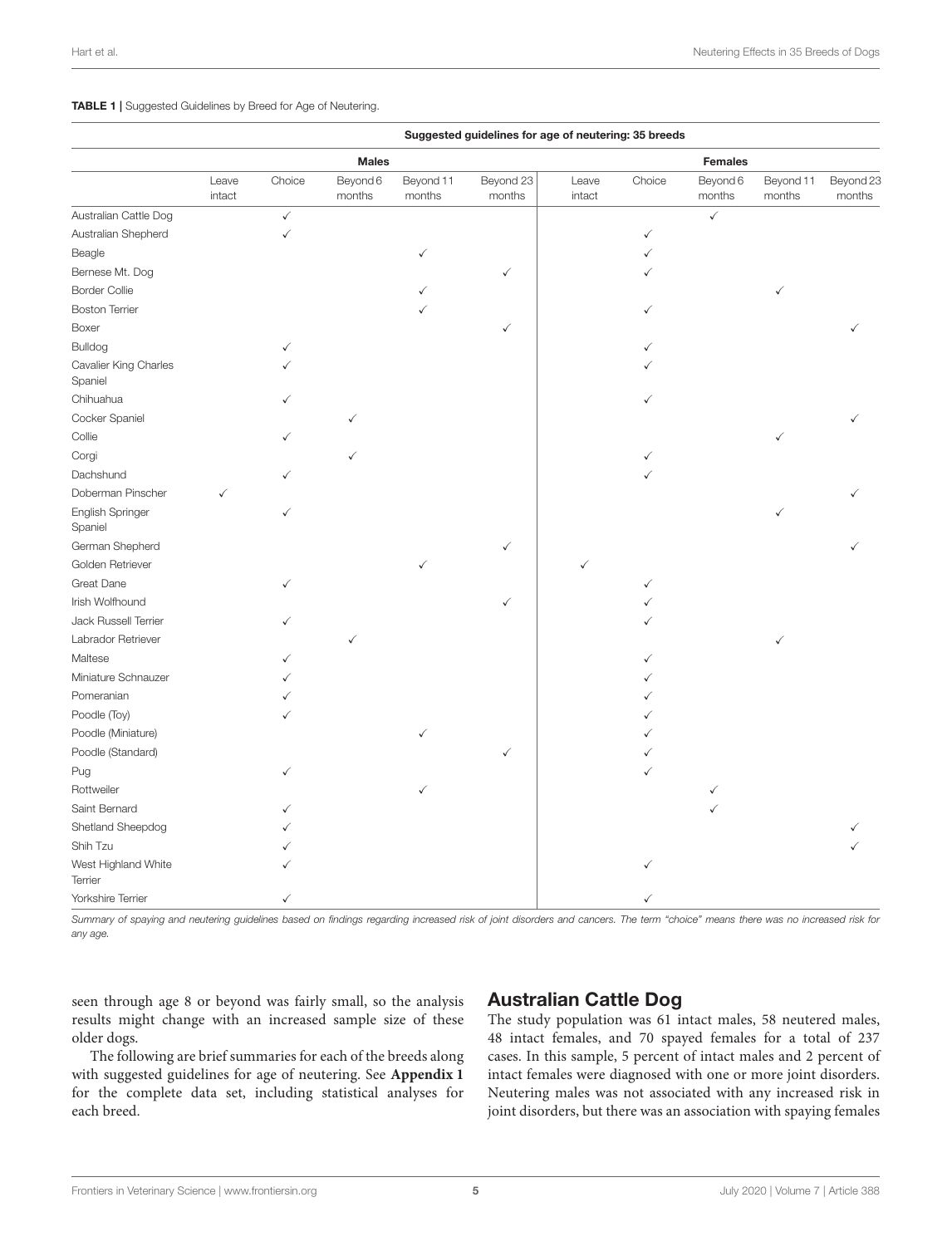at < 6 mo. where the risk of a joint disorder increased to 15 percent ( $p < 0.05$ ). The occurrence of cancers was low for males and females left intact (0 and 3 percent, respectively). There were no evident occurrences of the cancers in dogs neutered at various ages. The occurrence of MC in intact females was 6 percent and in those spayed at 2–8 years, 6 percent. For females left intact, 4 percent were reported with PYO. UI was not reported in any of the spayed or intact females. Lacking a noticeable occurrence of increased joint disorders or cancers in neutered males, those wishing to neuter should decide on the appropriate age. In females, the increased risk of a joint disorder with spaying occurred only at the < 6 mo. range, so the suggested guideline is spaying at, or beyond, 6 months.

#### Australian Shepherd

The study population was 93 intact males, 135 neutered males, 76 intact females, and 136 spayed females for a total of 440 cases. In this sample, 3 percent of intact males and 4 percent of intact females were diagnosed with one or more joint disorders. Neutering males and females was not associated with any evident increased risk in joint disorders. The occurrence of cancers was 9 percent for intact males and, in contrast, only about 1 percent for intact females. Neutering males did not appear to be associated with an overall increased risk of cancers above the rather high level of intact males. However, spaying females at 6–11 mo. and at 2–8 years was associated with a 7–8 percent risk in cancers which may have reached significance with a larger sample size. The occurrence of MC in intact females was zero, but was 8 percent in females spayed at 2–8 years. For females left intact, 5 percent were reported with PYO. UI was reported in just 1 percent of early-spayed females. Lacking a noticeable occurrence of increased joint disorders or cancers in neutered males, those wishing to neuter should decide on the appropriate age. The guideline for females is the same while also maintaining vigilance for the cancers which may be associated with spaying beyond 6 months, or else leaving the female intact and being vigilant for MC.

### **Beagle**

The study population was 42 intact males, 82 neutered males, 45 intact females and 87 spayed females for a total of 256 cases. Just 2 percent of intact males were diagnosed with one or more joint disorders, but with neutering at 6–11 mo. joint disorders increased 7-fold to 15 percent, which may have reached significance with a larger sample size. None of the females left intact or spayed had a joint disorder. None of the intact males or females was diagnosed with any of the cancers followed. There was no evident increased occurrence of cancers in neutered males and females. There was no occurrence of MC in intact or late-spayed females. There was 1 case of PYO in intact females (2 percent). UI was reported in only 2 percent of earlyspayed females.

For males, in light of a possible increase in joint disorders for those neutered at 6–11 mo., the suggested guideline is to delay neutering males until beyond a year of age. Lacking a noticeable occurrence of increased joint disorders or cancers in neutered females, those wishing to neuter should decide on the appropriate age.

#### Bernese Mountain Dog

The study population was 59 intact males, 74 neutered males, 37 intact females, and 65 spayed females for a total of 235 cases. The percentage of intact males with at least one joint disorder was 4 percent and for intact females, 11 percent. Neutering males any time prior to 2 years of age was associated with a significant increase in at least one joint disorder to 23–24%, about a 6-fold increase over intact males ( $p < 0.01$ ). Spaying females before 6 mo. increased the likelihood of a joint disorder to over 3-fold that of intact females, but this did not reach significance. The occurrence of one or more of the cancers followed was 9 percent for both intact males and intact females. There was no evident increase in cancer risk in males related to neutering, but with females, spaying at <6 mo. was associated with a 2-fold increase above that of intact females. There was no occurrence of MC in females, whether left intact or neutered at any age, and a 5 percent occurrence of PYO in intact females. There was no occurrence of UI in intact or spayed females. Reflecting the increased risk of joint disorders for males, the suggested guideline for neutering males is delaying neutering until well-beyond 2 years. Lacking a significant occurrence of increased joint disorders or cancers in neutered females, those wishing to neuter should decide on the appropriate age.

### Border Collie

The study population was 105 intact males, 85 neutered males, 88 intact females, and 121 spayed females for a total of 399 cases. In this sample 2–3% of intact males and females were diagnosed with one or more joint disorders, and neutering males and females was not associated with any evident increased risk in joint disorders. The occurrence of one or more of the cancers followed in intact males was 2 percent and none for females left intact. For males, there was a significant increased risk in one or more of the cancers to 13 percent with neutering at 6–11 mo.  $(p < 0.05)$ , and for females there was a significant increase in the cancers to 11 percent with spaying at 6–11 mo. ( $p < 0.01$ ). The occurrence of MC in intact females was just 1 percent, and for PYO, 4 percent. UI was reported in just one spayed female. The suggested guideline for neutering, given the significant risk of cancers, is holding off neutering of both sexes until beyond a year of age.

### Boston Terrier

The study population was 75 intact males, 67 neutered males, 54 intact females, and 96 spayed females for a total of 291 cases. None of the intact or neutered males or females was diagnosed with one or more joint disorders. For cancers, the story is a bit different in that 5 percent of intact males were diagnosed with one or more cancers and 10 percent of males neutered at <6 mo., and 12 percent of males neutered at 6-11mo. had cancers ( $p <$ 0.01, the two neuter periods combined). For females, 2 percent of intact females had one or more of the cancers and with spaying, there was no evident increase of cancers. The occurrence of MC in intact females was 2 percent and for PYO, 7 percent. UI was 2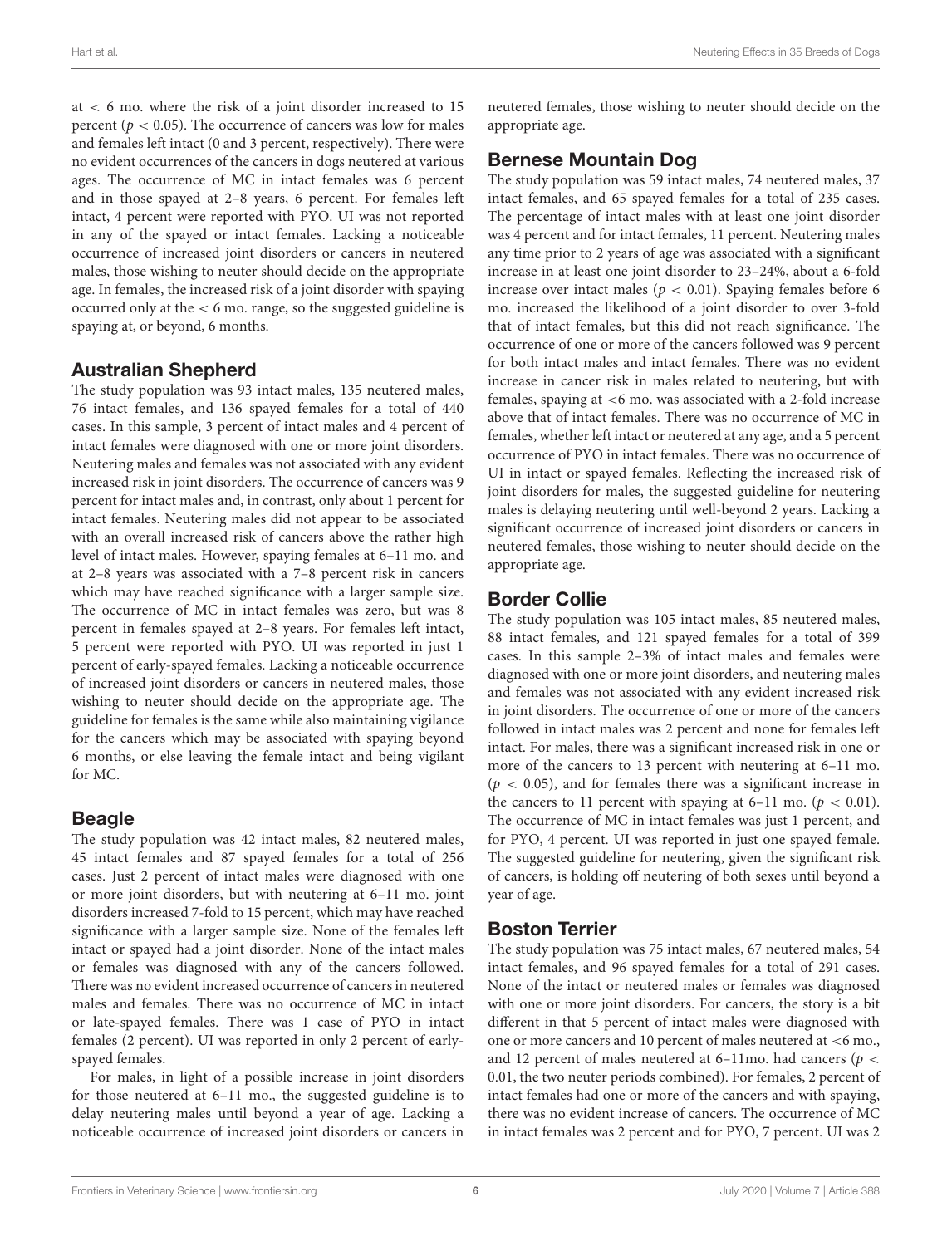percent in early-spayed females. In light of the significant increase in cancers in males with neutering through 11 months of age, the suggested guideline for males is delaying neutering to beyond a year of age. Lacking a noticeable occurrence of increased joint disorders or cancers in neutered females, those wishing to neuter should decide on the appropriate age.

#### Boxer

The study population was 220 intact males, 203 neutered males, 128 intact females, and 210 spayed females, for a sample size of 761 cases. Males and females left intact had just a 2 percent occurrence of joint disorders, with neutered males and females showing no apparent increase in this measure. The occurrence of one or more of the cancers followed in intact males was 17 percent, and for intact females, 11 percent. Neutering males before 2 years significantly raised the risk of a cancer over that of intact males to 32 percent ( $p < 0.01$ ). The same pattern of increase in cancers was seen in spaying females with up to 20 percent of females having one or more of the cancers with spaying done before 2 years, an increase that was not significant, but with an expanded database may have been. There was no occurrence of MC in intact females. PYO was diagnosed in 2 percent of intact females. Just 1 percent of spayed females were diagnosed with UI. Given the risk of increased cancers, the suggested guideline for both sexes is to delay neutering until beyond 2 years of age.

### Bulldog

The study population was 198 intact males, 156 neutered males, 90 intact females, and 114 spayed females for a sample of 558 cases. The occurrence of joint disorders in intact males was 7 percent and 5 percent in intact females. Neutering at <6 mo. raised the incidence to 15 percent for males and to 18 percent for females, which did not reach significance for either. The cancers followed occurred at the 6 to 7 percent level in intact males and females. There were no significant increases above this with neutering males or females. The occurrence of MC in females left intact was 1 percent and 2 percent with spaying at 2–8 years. There was a 2 percent occurrence of PYO in intact females and no UI in early spayed females. Lacking a significant occurrence of increased joint disorders or cancers in neutered males or females, those wishing to neuter should decide on the appropriate age, but some people may wish to be cautious in view of the possible apparent risk in joint disorders.

### Cavalier King Charles Spaniel

The study population was 51 intact males, 72 neutered males, 87 intact females, and 76 spayed females, for a sample size of 286 cases. For males and females left intact, the occurrences of one or more joint disorders were just 4 and 1 percent, respectively, and for both sexes neutering was not associated with any increase in this measure. The occurrences of cancers in intact males were 2 percent and zero for intact females. For both sexes neutering was not associated with any increase in this measure. The occurrence of MC in females left intact was zero. The occurrence of PYO was 2 percent in intact females. There was no occurrence of UI in spayed females. Lacking a noticeable occurrence of increased

#### Chihuahua

The study population was 261 intact males, 189 neutered males, 298 intact females, and 289 spayed females for a total sample of 1,037 cases. For both males and females, neither those left intact, nor those neutered at any age had a noteworthy occurrence of a joint disorder. The cancers followed in both intact and neutered males and females were <5 percent with no evident increase with neutering at any age. The occurrence of MC in females left intact was 1 percent, and in females neutered at 2–8 mo., 4 percent. In intact females, PYO was diagnosed in 2 percent. There was no UI diagnosed in any of the spayed females. Lacking a noticeable occurrence of increased joint disorders or cancers with neutering in either sex, those wishing to neuter should decide on the appropriate age.

# Cocker Spaniel

The study population was 71 intact males, 112 neutered males, 61 intact females, and 127 spayed females, for a sample size of 369 cases. The occurrence of at least one joint disorder was seen in 1 to 3 percent of the intact males and females. Neutering males at <6 mo. was associated with a significant increase of this measure to 11 percent ( $p < 0.01$ ). Spaying females was not associated with an increase in joint disorders. The occurrence of one or more of the cancers followed was 6 percent in intact males with no increase with neutering. Although there was no occurrence of cancers in intact females, this measure rose significantly to 17 percent in females spayed between 1 and 2 years of age ( $p <$ 0.01), entirely due to MCT. For females left intact, 11 percent were diagnosed with MC and 5 percent with PYO. None of the spayed females developed UI. The suggested guideline for males is neutering beyond 6 months of age. Given the increased cancer risk for females spayed at a year of age, the suggested guideline is delaying spaying until beyond 2 years of age.

### **Collie**

The study population was 29 intact males, 26 neutered males, 24 intact females, and 37 spayed females, for a sample size of 116 cases. The occurrence of at least one joint disorder was seen in 7 percent of the intact males and in none of the intact females. None of the neutered males or females had a noteworthy occurrence of a joint disorder. The occurrence of one or more of the cancers followed was 11 percent for intact males and none for the intact females. There was no evident increase of cancers in males with neutering, and in females, there was an increase of cancer to 40 percent in those spayed at  $<6$  mo., which may have reached significance with a larger sample size. For females left intact, 4 percent were diagnosed with MC, and 16 percent were diagnosed with PYO. Of females spayed at 6–11 mo., 13 percent had UI. Lacking a noticeable occurrence of increased joint disorders or cancers in neutered males, those wishing to neuter a male should decide on the appropriate age. For females, given the apparent risks of cancers with spaying at  $< 6$  mo. and UI with spaying at 6–11 mo., the guideline is to delay spaying until the female is a year old.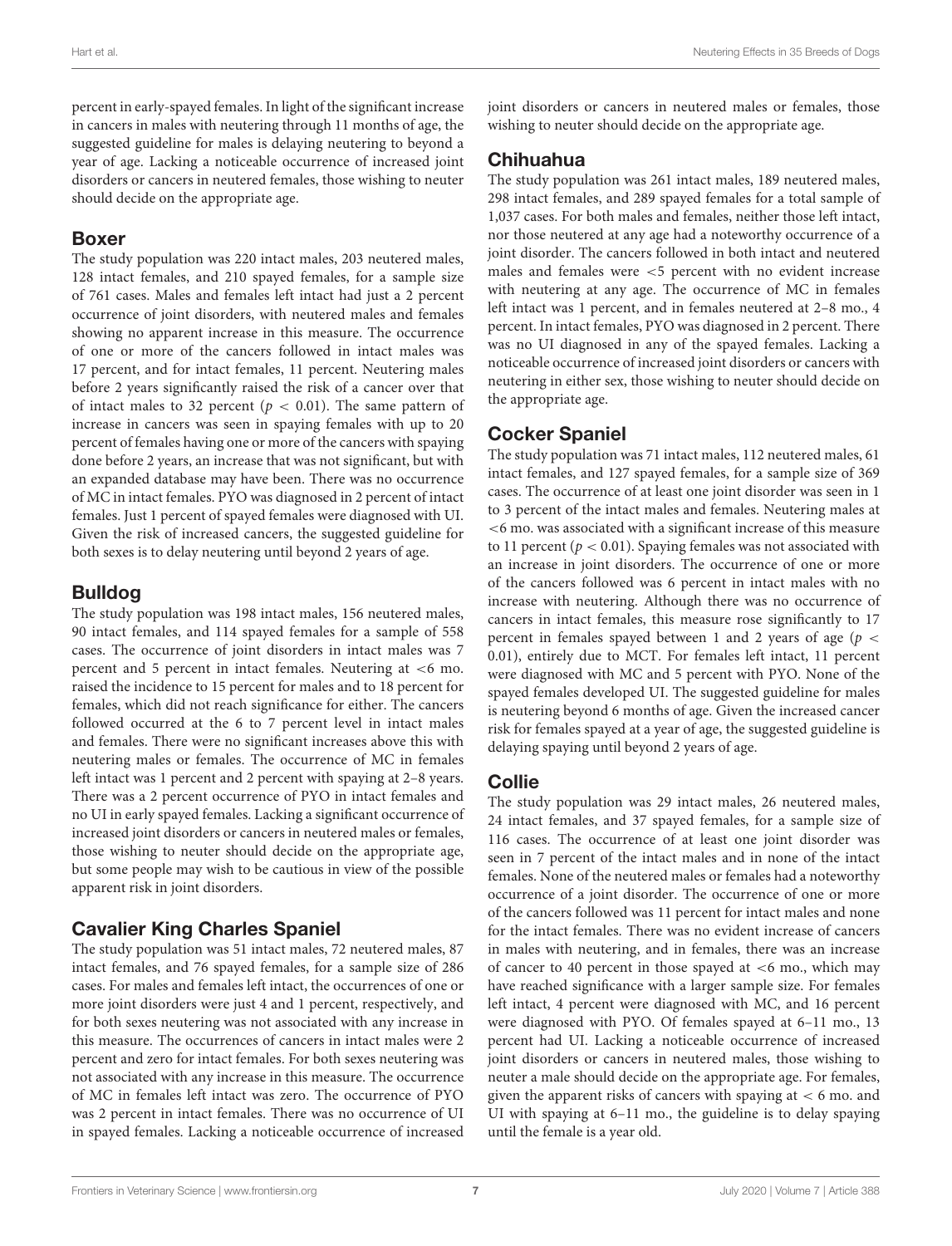#### Corgi (Welsh), Pembroke and Cardigan

The study population was 42 intact males, 78 neutered males, 50 intact females, and 70 spayed females, for a total sample size of 240 cases. Although these are two breeds, they vary only a little in size, so these two breeds are combined for statistical analyses and display of data. The occurrence of at least one joint disorder in intact males was 5 percent and for intact females 6 percent. There was no significant increase in this measure in males or females with neutering. This is one of the breeds where intervertebral disc disorders are a concern, and in 3 percent of intact males and 8 percent of intact females, IDD was reported. In males neutered before 6 months, the occurrence of IDD reached 18 percent, and in females there was no increase with neutering. The occurrence of one or more of the cancers followed was 5 percent in intact males and 6 percent in intact females. In neutered males and females, there was no evident increase in cancers. For females left intact, the occurrence of MC was 8 percent, and there was zero occurrence of PYO. There was no diagnosis of UI in spayed females. The suggested guideline for age of neutering for males, given the increase in IDD with neutering at  $< 6$  mo., is beyond 6 months. Lacking a noticeable occurrence of increased joint disorders, IDD, or cancers with neutering females, those wishing to neuter a female should decide on the appropriate age.

#### **Dachshund**

The study population was 177 intact males, 170 neutered males, 99 intact females, and 212 spayed females, for a total sample size of 658 cases. Joint disorders were basically absent in males and females, left intact or neutered. This is a breed plagued by intervertebral disc disorders, and in this sample 53 percent of intact males and 38 percent of intact females were diagnosed with a form of IDD. There was no evident increase in this measure with neutering of males or females. The occurrence of the cancers followed was <1% in both intact males and females, with no indication of an increased risk with neutering. For females left intact, the occurrence of MC was 1 percent and for PYO, 4 percent. None of the spayed females developed UI. Lacking a noticeable occurrence of increased joint disorders or cancers in neutered males or females, those wishing to neuter should decide on the appropriate age.

### Doberman Pinscher

The study population was 109 intact males, 91 neutered males, 53 intact females, and 108 spayed females, for a sample size of 358 cases. The percentage of intact males with at least one joint disorder was 2 percent and 0 percent for intact females. There was no evident increase in this measure with neutering males. For females, spaying within 11 months resulted in an increase in joint disorders of 11 percent, which did not reach significance**.** The occurrence of one or more of the cancers followed for both intact males and intact females was 2 percent. In neutered males at the 1 year and 2–8 year periods, there was a non-significant increase in occurrence of cancers to 6 percent and 13 percent, respectively. For females, there was no noteworthy increase in cancers with spaying at any time. The occurrence of MC in females left intact was 2 percent and 4 percent for those spayed at 2–8 years. There was a 7 percent occurrence of PYO in intact females. UI was a

significant risk in females spayed at any age up to 2 years, ranging from 25 percent in the females spayed at  $< 6$  mo. ( $p < 0.01$ ) to 19 percent for those spayed between 1 and 2 years ( $p < 0.05$ ). The suggested guideline, based on fragmentary results, for males is to leave the male intact or neuter before 1 year of age to avoid the possible increased risk of cancers seen in those neutered beyond a year of age. For females, the suggested guideline, also based on limited data, given the risk of UI in early spayed females, and the possible increased risk of a joint disorder, is to consider delaying spaying until beyond 2 years of age.

#### English Springer Spaniel

The study population was 52 intact males, 57 neutered males, 37 intact females, and 66 spayed females for a total sample of 212 cases. In males and females left intact, the occurrence of one or more joint disorders was 5 and 8 percent, respectively. Among males and females neutered at various ages, there were no noteworthy increases in joint disorders. The cancers followed occurred in the intact males and females at a 6 percent level, and neutering at any age was not associated with any evident increase in this measure in either sex. In intact females, MC was diagnosed in 6 percent, and for those spayed at 2–8 years, 15 percent. PYO was not reported in any of the intact females. Spaying females at 6–11 mo. was associated with a 13 percent occurrence of UI, which may have reached significance with a larger sample size. Lacking a noticeable occurrence of increased joint disorders or cancers in neutered males, those wishing to neuter should decide on the appropriate age. For females, given the increased risk of UI in those spayed before 1 year, the suggested guideline is to delay spaying until a year of age.

### German Shepherd Dog

The study population was 514 intact males, 272 neutered males, 173 intact females, and 298 spayed females for a total of 1,257 cases. In males and females left intact, the occurrence of one or more joint disorders was 6 and 5 percent, respectively. Neutering males at <6 mo., 6–11 mo. and 1–2 years was associated with increased risks of this measure to 19, 18 and 9 percent, respectively ( $p < 0.01$ ). Spaying females at <6 mo. and 6-11 mo. was associated with a 20 and 15 percent level of increased risk ( $p < 0.01$ ), and spaying at 1-2 years with a 5 percent risk level ( $p < 0.05$ ). The occurrence of one or more of the cancers followed for intact males and females was 3 percent and 2 percent, respectively. Neutering at the various ages was not associated with any appreciable increased risk in cancers followed. The occurrence of MC in intact females was 5 percent and for those spayed at 2–8 years, 6 percent. Of intact females, 3 percent were reported with PYO. UI ranged up to 9 percent for females spayed from  $<$ 6 mo. through 1 year of age ( $p < 0.05$ –0.01). The suggested guideline for males, given the risks of joint disorders, is delaying neutering until over 2 years of age. For females, with the same joint issues as males plus the risks of UI, the suggested guideline is delaying spaying until over 2 years of age.

### Golden Retriever

The study population was 318 intact males, 365 neutered males, 190 intact females, and 374 spayed females for a total of 1,247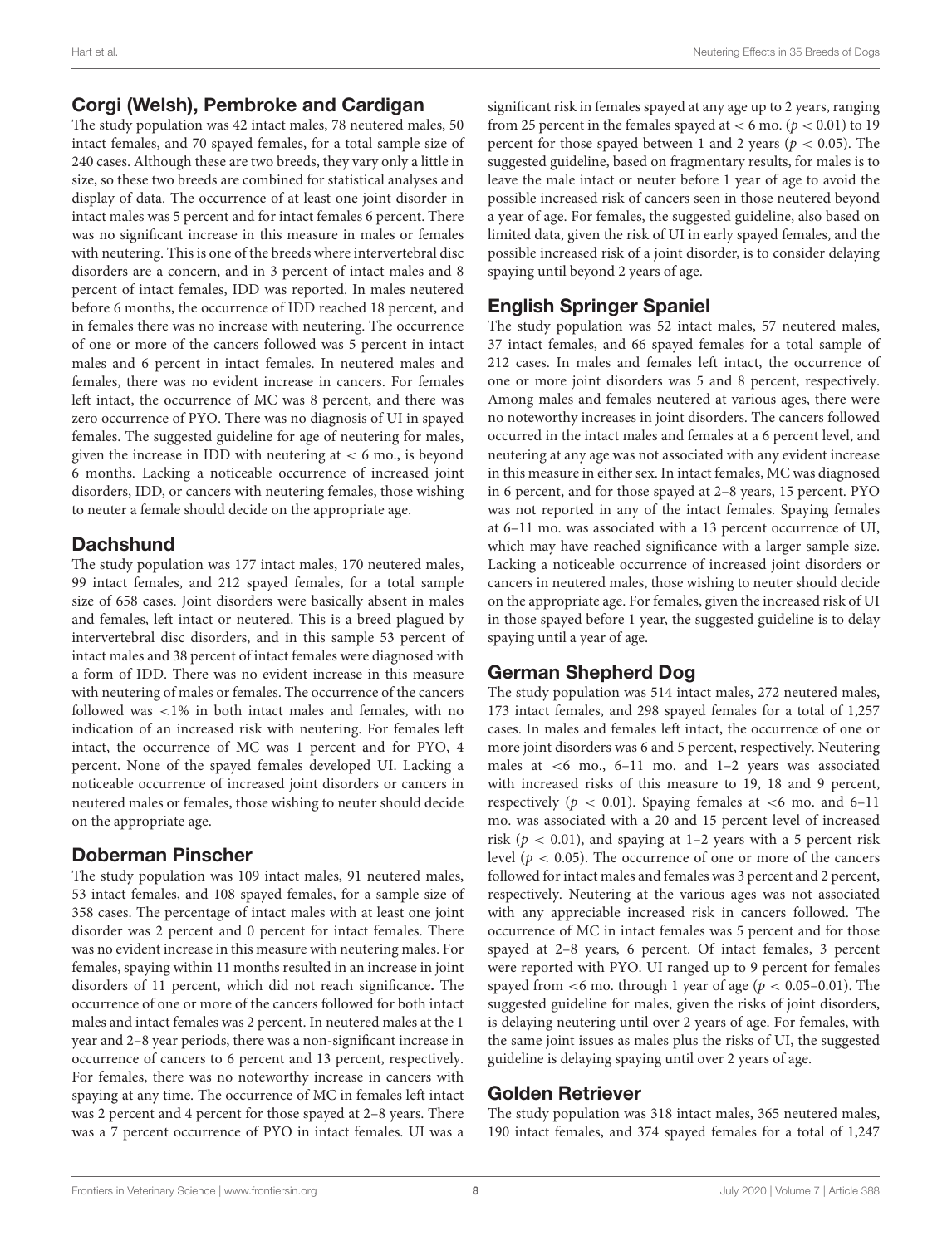cases. In intact males and females, the level of occurrence of one or more joint disorders was 5 percent and 4 percent, respectively. Neutering males at <6 mo. and at 6–11 mo. was associated with risks of 25 percent and 11 percent, respectively ( $p < 0.01$ ). In females, spaying at <6 mo. and at 6–11 mo. was associated with risks of 18 percent and 11 percent ( $p < 0.01$ , when combined). The occurrence of one or more of the cancers followed in intact males was a high 15 percent and for intact females 5 percent. Neutering males at <6 mo. and at 6–11 mo. was associated with increased risks of cancers to 19 and 16 percent, respectively ( $p <$ 0.01). Spaying females at <6 mo. and at 6–11 mo., was associated with increases in cancers to 11 and 17 percent, respectively (p < 0.05, when combined) and spaying at 1 year and at 2–8 years was associated with increased risks of 14 percent ( $p < 0.01$ , when combined). The occurrence of MC in intact females was 1 percent and for those spayed at 2–8 years, 4 percent. For females left intact, 4 percent were reported with PYO. No cases of UI were reported in females spayed at any age. The suggested guideline for males, based on the increased risks of joint disorders and cancers, is delaying neutering until beyond a year of age. The suggested guideline for females, based on the increased occurrence of cancers at all spaying ages, is leaving the female intact or spaying at one year and remaining vigilant for the cancers.

#### Great Dane

The study population was 90 intact males, 103 neutered males, 69 intact females, and 91 spayed females for a total sample of 353 cases. This is a giant breed where one might expect a high risk of joint disorders. However, both intact males and females have low levels of joint disorders, just 1 and 2 percent, respectively. For both males and females, there was no evident increase in this measure with neutering. The occurrence of one or more of the cancers followed in intact males was 6 percent and for intact females, 3 percent. There was no evident increase in this measure of cancers with neutering in either sex. In intact females, MC was diagnosed in just 2 percent and PYO in 6 percent. In early-spayed females, no UI was reported. Lacking a noticeable occurrence of increased joint disorders or cancers in neutered males or females, those wishing to neuter should decide on the appropriate age. However, given the large body size, and physiology of late musculoskeletal development, neutering well-beyond year 1 should be considered.

### Irish Wolfhound

The study population was 30 intact males, 19 neutered males, 21 intact females, and 16 spayed females for a total of 86 cases. Even with the small number of cases, this breed was chosen for analyses because of the large body size: challenging the Great Dane for height, and where one might expect an increased risk of joint disorders. In this sample, 7 percent of intact males and none of the intact females had a joint disorder. No joint disorders were seen in neutered males or females. With the intact males and females, the incidences of one or more cancers were 8 percent and 21 percent, respectively. With neutering males at 1 year, there was an increase in cancer occurrence to 25 percent ( $p < 0.05$ ). There was no evident increase in cancers in neutered females above the relatively high level in intact females. There was no occurrence of MC in intact females or those spayed late. For females left intact, 5 percent were reported with PYO. UI was not reported in any of the spayed or intact females. The suggested guidelines for males given the increased occurrence of cancers around at ages 1–2 years, is neutering beyond 2 years. Lacking a noticeable occurrence of increased joint disorders or cancers in neutered females, those wishing to neuter should decide on the appropriate age. However, given the large body size, and physiology of late musculoskeletal development, some may want to consider neutering females well-beyond year 1.

#### Jack Russell Terrier

The study population was 92 intact males, 87 neutered males, 84 intact females, and 113 spayed females for a total sample of 376 cases. As in other small dogs, joint disorders were rare; none of the intact males, and just 2 percent of intact females had one or more joint disorders. Neutering was not associated with any increase in this measure in either sex. In intact males, 3 percent, and in intact females none, had one or more of the cancers followed. There was no evident increase in cancer occurrence in either sex with neutering at any age. In females left intact, MC was seen in 1 percent, as was PYO. In those spayed at 2–8 years, MC was diagnosed in 3 percent. UI was not diagnosed in any females. Lacking a noticeable occurrence of increased joint disorders or cancers in neutered males or females, those wishing to neuter should decide on the appropriate age.

#### Labrador Retriever

The study population was 714 intact males, 381 neutered males, 400 intact females, and 438 spayed females for a total of 1,933 cases. One or more joint disorders were reported in 6 percent of both intact males and intact females. This measure was significantly increased to 13 percent for males neutered before 6 mo. ( $p < 0.01$ ). In females spayed at <6 mo. and 6-11 mo., the risk of a joint disorder was 11–12 percent for each period ( $p < 0.01$ , spay periods combined). The occurrence of cancers followed was 8 percent and 6 percent, respectively, for intact males and females. Neutering at the various ages was not associated with any evident increased risk in the cancers. The occurrence of MC in intact females was 1 percent and for those spayed at 2–8 years, 2 percent. For females left intact, 2 percent were reported with PYO. UI was reported at a low rate (2– 3%) in females spayed at various ages though 1 year. Given the significant occurrence of joint disorders in males neutered at < 6 mo., the suggested guideline for males is neutering beyond 6 months. For females, given the increased risks of joint disorders with spaying through 11 months of age, the suggested guideline is delaying spaying until beyond a year of age.

#### **Maltese**

The study population was 49 intact males, 72 neutered males, 65 intact females, and 86 spayed females for a total sample of 272 cases. As mentioned in **[Appendix 1](#page-12-0)**, the Maltese and Chihuahua vie for the smallest breeds and the Great Dane and Irish Wolfhound for the largest, but all four breeds share a low predisposition to joint disorders. For the Maltese in both sexes, there was no occurrence of joint disorders in either those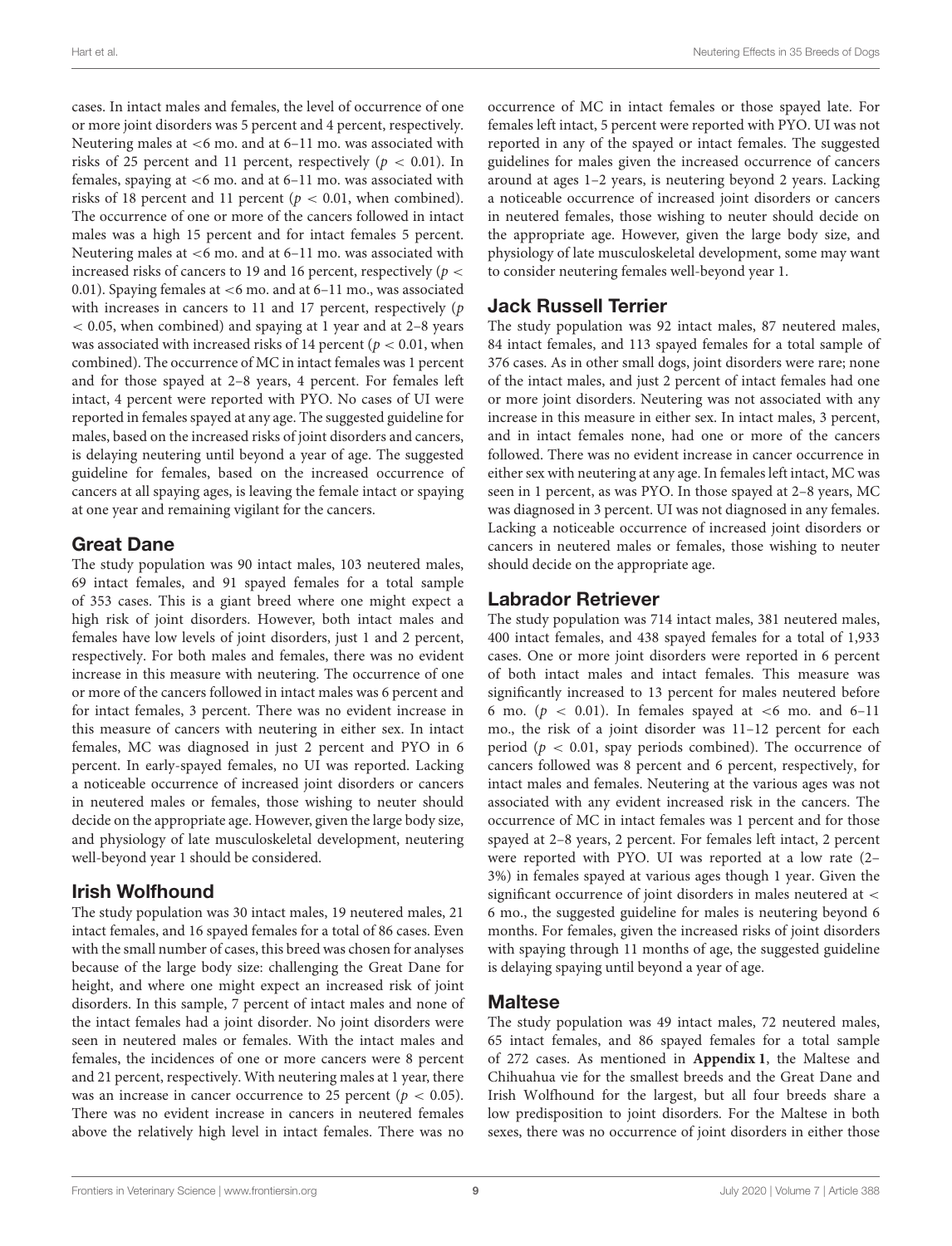left intact or neutered. Virtually the same picture emerges with cancers, with only one of 64 intact females being diagnosed with a cancer. There was no occurrence of MC in the intact females and only one case among the 19 females spayed at 2–8 years. PYO was seen in none of the intact females. UI did not occur in any of the females.

Lacking a noticeable occurrence of increased joint disorders or cancers in neutered males or females, those wishing to neuter should decide on the appropriate age.

#### Miniature Schnauzer

The study population for this small-dog breed was 47 intact males, 63 neutered males, 25 intact females and 96 spayed females for a total sample of 231 cases. There was virtually no occurrence of any joint disorders in males or females either left intact or neutered. The incidence of cancers in intact males was 4 percent and in females, zero percent. There was no indication of cancer increase related to neutering in either sex. There was no occurrence of MC in any of the females left intact or spayed, and a 4 percent occurrence of PYO in intact females. None of the females was diagnosed with UI. Lacking a noticeable occurrence of increased joint disorders or cancers in neutered males or females, those wishing to neuter should decide on the appropriate age.

#### Pomeranian

The study population was 84 intact males, 69 neutered males, 65 intact females, and 104 spayed females for a total sample of 322 cases. As with other dogs of small body size, both males and females had no occurrences of joint disorders in either those left intact or neutered. With regard to cancers, for both males and females left intact, the occurrence of cancers was zero, and there was no indication of increased cancer risk related to neutering in either sex. There was just one case of MC in females left intact, and 7 percent with PYO. None of the females was diagnosed with UI. Lacking a noticeable occurrence of increased joint disorders or cancers in neutered males or females, those wishing to neuter should decide on the appropriate age.

### Poodle, Toy

The study population was 49 intact males, 53 neutered males, 58 intact females, and 78 spayed females for a total sample of 238 cases. While the AKC registers all the Poodle varieties as the same breed, the three main varieties are dealt with separately here because of differences in size. In intact males, 4 percent had one or more joint disorders and in intact females there was no occurrence of a joint disorder. In neutered males and females, there was no evident increased risk of a joint disorder. There was a 2 percent occurrence of cancers in intact males and none in intact females. In neutered males and females, there was no noteworthy occurrence of cancers. In intact females, there was only a single case of MC and no case of PYO in intact females and no occurrence of UI in spayed females. Lacking a noticeable occurrence of increased joint disorders or cancers in neutered males or females, those wishing to neuter should decide on the appropriate age.

# Poodle, Miniature

The study population was 41 intact males, 60 neutered males, 30 intact females, and 69 spayed females for a total sample of 199 cases. The AKC registers the Toy, Miniature, and Standard Poodle varieties, all as the same breed. However, because of differences in size, the varieties of Poodles are dealt with separately here. There was no occurrence of a joint disorder in intact males or females. However, in males neutered at 6-11 mo., there was a significant 9 percent occurrence of joint disorders  $(p < 0.01)$ , reflecting CCL. In spayed females, there was no occurrence of a joint disorder. In intact males and females, there was a 5 and zero percent occurrence of cancers, respectively. There was no indication of increased cancer occurrence related to neutering in either sex. The only occurrence of MC in females was one female that had been spayed at 2–8 years. Of intact females, 6 percent developed PYO. Just one female spayed at <6 mo. developed UI. The suggested guideline for males, based on the significant occurrence of a joint disorder with neutering at 6-11 mo., is delaying neutering until a year of age. Lacking a noticeable occurrence of increased joint disorders or cancers in neutered females, those wishing to neuter should decide on the appropriate age.

# Poodle, Standard

The study population was 47 intact males, 88 neutered males, 53 intact females, and 87 spayed females for a total sample of 275 cases. The AKC registers the Toy and Miniature, along with the Standard Poodle, as all being Poodles. However, because of differences in size, the varieties of Poodles are dealt with separately here. There was a 2 percent occurrence of joint disorders in both intact males and females. In males neutered at <6 mo., there was a non-significant increase to 8 percent, and in spayed females, there was no occurrence of joint disorders. The occurrences of cancers in intact males and females were 4 and 2 percent, respectively. In males neutered at 1 year of age, the occurrence of one or more cancers rose to a significant 27 percent ( $p < 0.01$ ), all due to the increased risk of LSA. In females, there was no significant increase in cancers with spaying. There was a 4 percent occurrence of MC, and a 2 percent occurrence of PYO in the females left intact. Just one female spayed beyond 2 years later developed UI. The suggested guideline for males, based on the occurrence of one or more cancers with neutering at 1 year, is to delay neutering until 2 years of age. Lacking a noticeable occurrence of increased joint disorders or cancers in neutered females, those wishing to neuter should decide on the appropriate age.

#### Pug

The study population was 96 intact males, 106 neutered males, 63 intact females, and 118 spayed females for a total sample of 383 cases. In intact males and females, the occurrences of joint disorders were zero and 2 percent, respectively. In neutered males and females, there was no evident increased occurrence of joint disorders. The level of occurrence of one or more cancers in intact males was 6 percent and in intact females, 8 percent. Neutering males and females did not lead to any evident increase in risk of a cancer. There were no cases of MC in females left intact or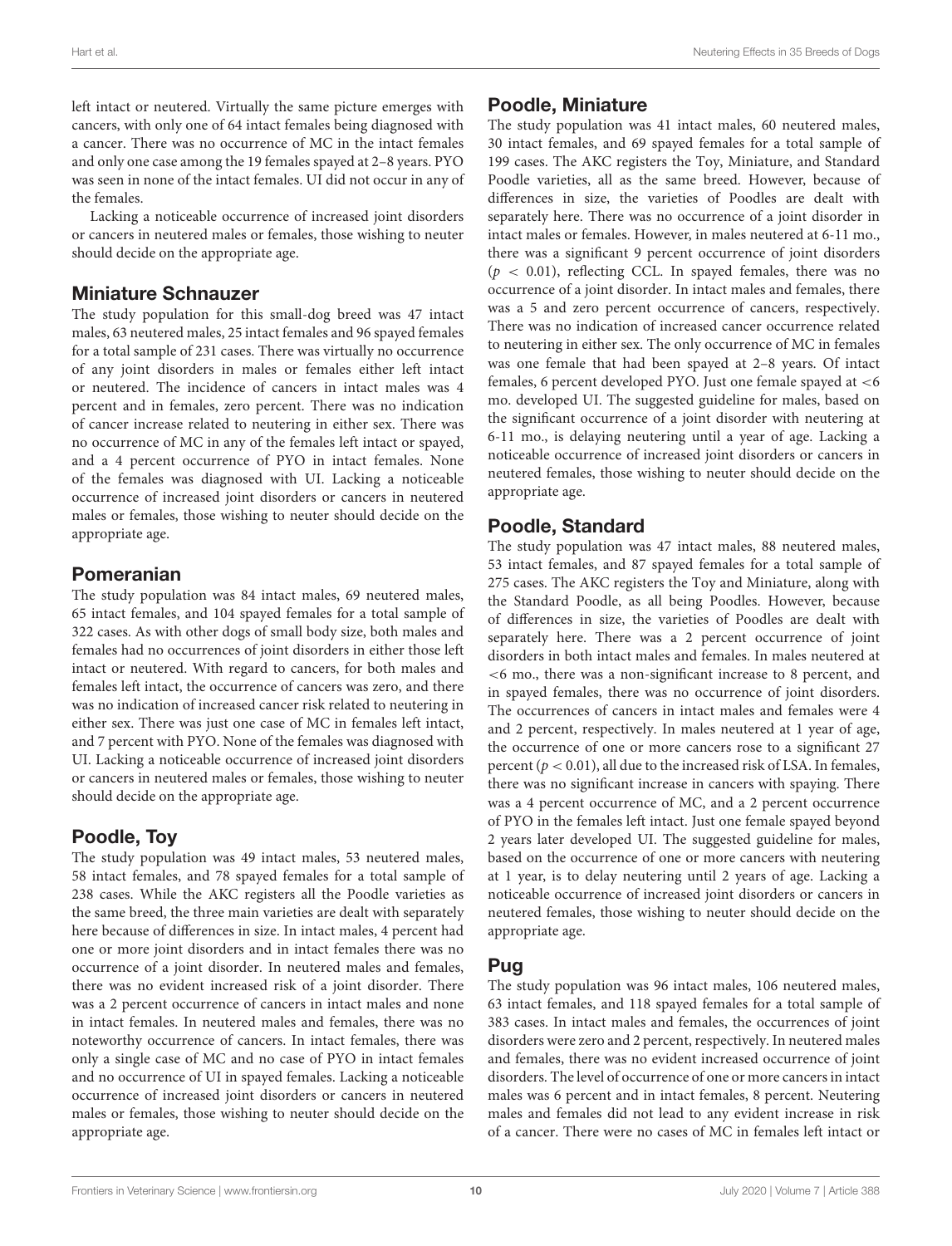spayed at any time, and there was a 5 percent occurrence of PYO in the intact females. None of the females was diagnosed with UI. Lacking a noticeable occurrence of increased joint disorders or cancers in neutered males or females, those wishing to neuter should decide on the appropriate age.

#### Rottweiler

The study population was 315 intact males, 152 neutered males, 143 intact females, and 239 spayed females for a total sample of 854 cases. Joint disorders are a major concern in this breed with 8 percent of intact males and 16 percent of intact females having one or more joint disorders. In males, neutering at <6 mo. and at 6-11 mo. resulted in 10 percent and 22 percent occurrences (combined  $p < 0.05$ ). In females, spaying at  $<$ 6 mo. resulted in a significant 43 percent occurrence ( $p < 0.05$ ), the main joint disorder being CCL. The cancers followed occurred in the intact males and females at 16 and 11 percent, respectively. These relatively high occurrences of cancers in intact males and females were not increased by neutering at any age. Of females left intact or spayed at 2–8 years, 8 and 5 percent were diagnosed with MC, respectively. In intact females, 12 percent were diagnosed with PYO. With regard to UI, 1 percent of intact females had UI, and in females spayed at <6 mo. and 6-11 mo., 4 and 6 percent, respectively had UI. The suggested guideline for males, given the risk of joint disorders for those neutered at 6-11 mo. or earlier, is neutering beyond a year of age. For females, given the increased risk of joint disorders with neutering at < 6 mo., the suggested guideline is spaying beyond 6 months.

# Saint Bernard

The study population was 26 intact males, 27 neutered males, 18 intact females, and 23 spayed females for a total sample of 94 cases. This breed was chosen because of the large size. In intact males and females, the occurrences of one or more joint disorders were 8 percent and 6 percent, respectively. While there was no evident increase in joint disorders with neutering males, in females spayed at <6 mo., joint disorders increased to a significant 100 percent ( $p < 0.01$ ). The cancers followed occurred in intact males and females at 4 and 11 percent, respectively. With neutering males and females, there were no noteworthy increases in cancers. There was no occurrence of MC in either the intact or spayed females. In intact females, PYO was diagnosed in 15 percent There was no occurrence of UI in spayed females. Lacking a noticeable occurrence of increased joint disorders or cancers in neutered males those wishing to neuter should decide on the appropriate age. The suggested guideline for females given in the increased risk of joint disorders with neutering at  $<$  6 mo., is neutering beyond 6 months. However, given the large body size, some may wish to consider neutering well-beyond 1 year of age.

### Shetland Sheepdog

The study population was 31 intact males, 30 neutered males, 20 intact females, and 52 spayed females for a total sample of 133 cases. There were no joint disorders in intact males and just one in the intact females. In neutered males, the only joint disorder was in one of the males neutered at <6 mo. and in females there was no joint disorder associated with spaying. The occurrence of cancers in intact males was 6 percent and in intact females, zero. There were no evident increases in cancers in neutered males or females. There was no occurrence of MC in intact or spayed females and a 14 percent occurrence of PYO in intact females. Spaying at 6-11 mo. resulted in a 6 percent occurrence of UI, but at 1 year a 33 percent occurrence. Lacking a noticeable occurrence of increased joint disorders or cancers in neutered males, those wishing to neuter should decide on the appropriate age. However, to avoid the high level of UI occurrence in females, one could consider spaying females at, or beyond, 2 years.

# Shih Tzu

The study population was 104 intact males, 112 neutered males, 77 intact females, and 139 spayed females for a total sample of 432 cases. In this small-dog breed there were no occurrences of joint disorders in either intact or neutered males and females, revealing virtually no vulnerability in this regard. There was no occurrence of the cancers followed in intact males and females. In neutered males there was no occurrence of cancers. However, in females, the occurrence of cancers for those spayed at 6-11 mo. was 7 percent and at 1 year this measure reached a significant 18 percent ( $p < 0.01$ ). MC occurred in 3 percent of intact females. PYO occurred in 5 percent of intact females. UI was not reported in any females. Lacking a noticeable occurrence of increased joint disorders or cancers in neutered males, those wishing to neuter should decide on the appropriate age. The picture is very different for spaying females where the increased risk of cancers started with spaying at 6-11 mo., reaching 18 percent with spaying at year 1. The suggested guideline for females is to delay spaying until the female is 2 years of age. Another possibility is to spay a female a month or two before 6 months to avoid the increased risk of cancers.

### West Highland White Terrier

The study population was 35 intact males, 33 neutered males, 28 intact females, and 46 spayed females for a total sample of 142 cases. Just one intact male had a joint disorder, and other than this, no joint disorders were reported in intact females or in neutered males or females. None of the intact males or females had any of the cancers followed. There were no noteworthy occurrences of the cancers in neutered males or females. There were no occurrences of MC in either intact or neutered females, and a 7 percent occurrence of PYO in intact females. The occurrence of UI was 14 percent for females spayed at <6 mo. and 6 percent at 6-11 mo. Lacking a noticeable occurrence of increased joint disorders or cancers in neutered males or females, those wishing to neuter should decide on the appropriate age. However, for females, one could consider delaying spaying until a year of age to avoid the risk of UI.

#### Yorkshire Terrier

The study population was 134 intact males, 178 neutered males, 144 intact females, and 229 spayed females for a total sample of 685 cases. There were no joint disorders reported in intact males, and in intact females, just 1 percent. In neutered males and females there were no noteworthy occurrences of joint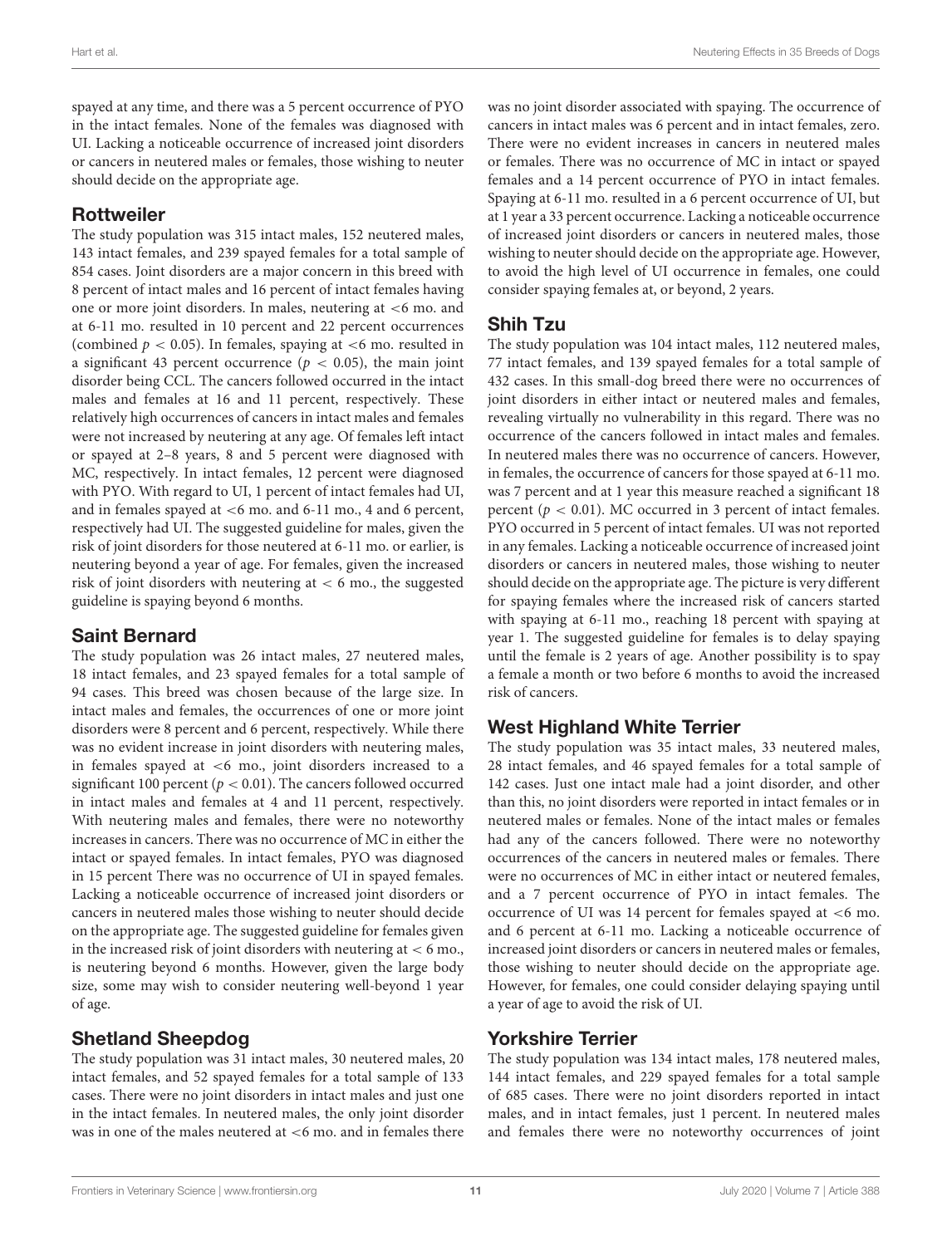disorders. In intact males and intact females, just 1 percent were reported with at least one of the cancers followed. In both neutered males and females, none of the cancer occurrences was noteworthy. In intact females, the occurrence of MC was 1 percent as was the occurrence with spaying at 2–8 years. PYO was reported in 7 percent of intact females. No UI was reported in any of the intact or spayed females. Lacking a noticeable occurrence of increased joint disorders or cancers in neutered males or females, those wishing to neuter should decide on the appropriate age.

### **DISCUSSION**

Since the reporting from this center of increased risks of joint disorders and some cancers in Golden Retrievers, Labrador Retrievers, and German Shepherd Dogs [\(11–](#page-13-10)[13\)](#page-13-12), the appropriate age of neutering has become a common point of discussion [\(16–](#page-13-15) [18\)](#page-13-16). With the evidence-based information on the risks, if any, of joint disorders, cancers, PYO and UI associated with neutering at different ages for males and females of various as dog breeds, dog owners, and their veterinarians, can use this information to select an age for neutering for the long-term health of their companion dogs on a case-by-case basis.

The overall major finding from the present study is that there are breed differences – and sometimes sex differences – with regard to the increased risks of joint disorders and cancers associated with neutering at various ages. For example, with the Boston Terrier, neutering females at the standard 6 month age did not increase the risks of joint disorders or cancers over that of dogs left intact, but with males, neutering before a year of age was associated with a significant increase in cancers. The opposite effect with genders was seen in the Cocker Spaniel where neutering at 6 months was not associated with an increase in joint disorders or cancers in males, but in females there was a significant increase in risk of cancers to 17 percent with neutering before 2 years.

Another important finding that holds across several breeds is that with the small-dog breeds – Cavalier King Charles Spaniel, Chihuahua, Corgi, Dachshund, Maltese, Pomeranian, Poodle-Toy, Pug, Shih Tzu, Yorkshire Terrier –the occurrences of joint disorders were close to zero in both the intact and neutered males and females. In these small-dog breeds, the occurrence of cancers was low in both those kept intact and neutered. Two exceptions were the Boston Terrier and Shih Tzu where there was there a significant increase in cancers with neutering.

As noted in the results section, the mean date of last entry per patient in the hospital record ranged from about 4.5 to 5.5 years, which means the data especially represent rather early-occurring joint disorders and cancers. The perspective taken here is that it is the early occurring joint disorders and cancers that are the most impactful on the human caregivers, both emotionally and financially, as well as their dogs. To just delay neutering by a year or so to lower the risk of a joint disorder or cancer in those breeds where the issue is relevant, is a noteworthy goal, making it worthwhile to discuss appropriate ages to neuter with caregivers who have a new puppy.

A suggested guideline for the use of the data presented here for those who may wish to focus on a breed or two, is to first scroll through **[Table 1](#page-4-0)** to peruse the breeds for a brief look at the neutering guidelines for the breeds of interest. The next step could be to refer to summary paragraphs in the Results section, which present the major findings with a suggested guideline for neutering age. Then for a third step, one could turn to **[Appendix 1](#page-12-0)** for detailed joint disorder and cancer tabular data as well as data on MC, PYO, and UI. Our intention is to offer readers data-based information to make case-by-case decisions about age of neutering. As is clearly evident in the breed-specific data presented, one cannot make a generalization for all dogs about age of neutering guidelines.

As mentioned, this study involved 35 breeds, counting the three varieties of Poodles as three breeds. Thus, most breeds registered by AKC or other comparable agencies were not covered. The breeds chosen were the most popular, and with the largest dataset in our records, or were included to sample the largest range of breed sizes as was feasible. Hence, some of the largest breeds (e.g., Great Dane, Irish Wolfhound) and smallest breeds (Miniature Schnauzer, West Highland White Terrier) were included despite lower numbers of patient records. While with some of the most popular breeds there were over 1,000 cases in the database, most breeds ended up with 200 to 500 cases which was sufficient for statistical analyses where the impact of neutering was substantial.

A suggestion for those interested in a breed not covered in this study is to find a breed or two closest genetically to the breed of their interest in order to get an estimate of the various disease risks, if any, associated with neutering. However, one needs to bear in mind that even genetically related breeds may vary a great deal. An example is seen when comparing Golden and Labrador Retrievers, using the data from this study, where in the Labrador, there was no increase in cancer risk above that of intact dogs with neutering, but in the female Golden, the risk of a cancer with neutering increased to 2–4 times that of the 5 percent level of intact females. The popular Poodle breed provides another example, where there are three major varieties in size, the Standard, Miniature, and Toy. In the Standard, neutering males at 1 year was associated with a highly significant increase in the risk of a cancer (mainly LSA) to over six times that of intact males, whereas in the Miniature, there was no increase in cancers with neutering but a significant increase in joint disorders (mainly CCL) with neutering at 6-11 mo.

A likely mechanism by which early neutering may lead to a joint disorder is related to disturbance of the closure of the longbone growth plates by gonadal hormone secretion as the animal approaches maturity [\(19,](#page-13-17) [20\)](#page-13-18). We have proposed that neutering much before the closure of growth plates allows the long bones to grow a little longer than normal, and may sufficiently disturb joint alignments in some neutered dogs to lead to a clinicallyapparent joint disorder.

Given the frequency with which early neutering is performed in dogs, it seems surprising that osteoporosis has not been examined given that in humans, chronic loss of gonadal hormones is associated with osteoporosis [\(21\)](#page-13-19). It could be that the wolf ancestor of the dog had one breeding season and that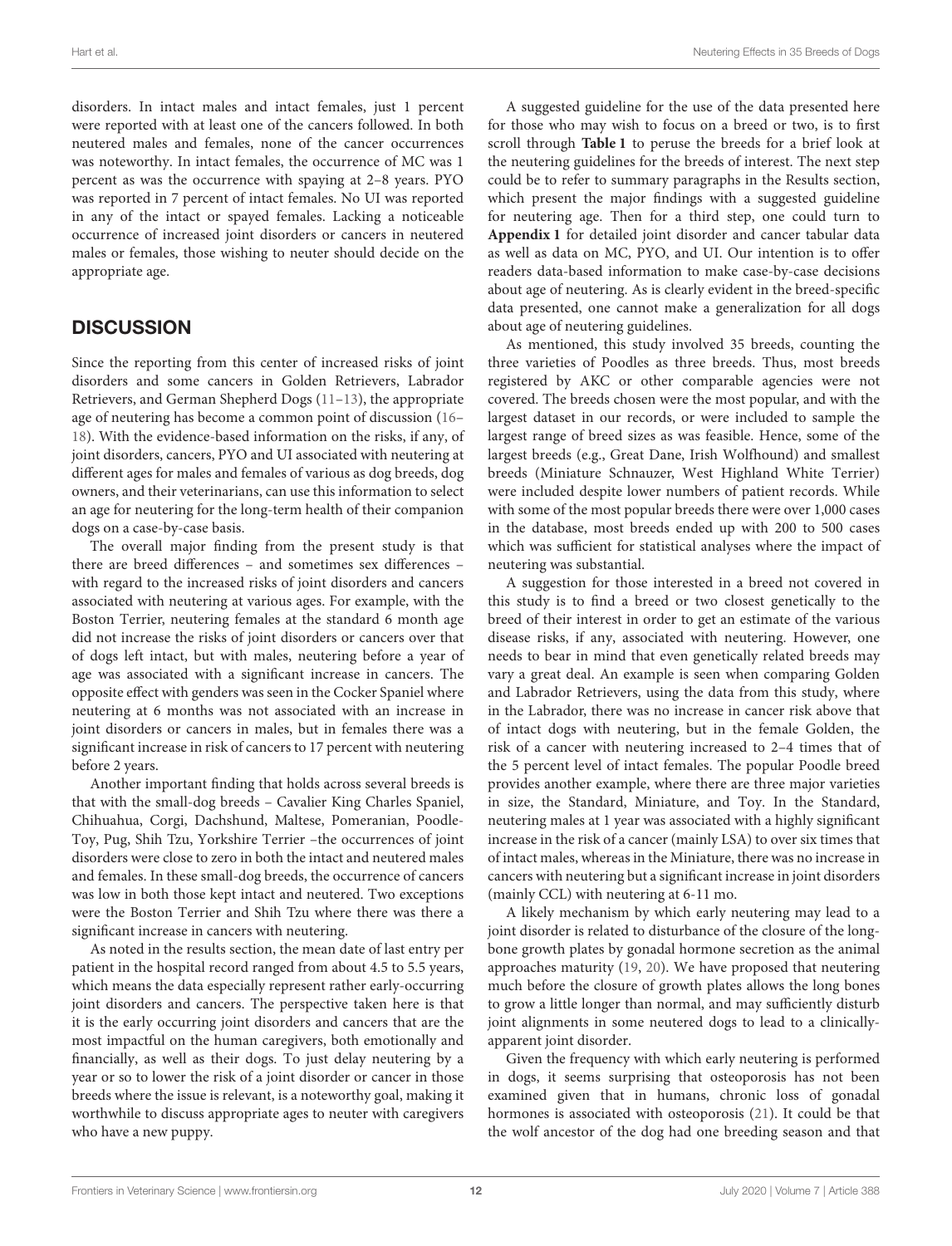the bone structure of mature dogs was not as affected by seasonal fluctuations of gonadal hormones as with a permanent gonadal hormonal loss in humans.

One of the frequently mentioned advantages of early neutering of female dogs is protection against MC [\(22\)](#page-13-20). There may be important genetic, breed-line differences in the occurrence of MC that are not portrayed in our database. However, relevant to the discussion of MC is the recent metaanalysis of published studies on neutering females and MC, finding that the evidence linking neutering to a reduced risk of MC is weak [\(23\)](#page-13-21). In the data gathered in this study, through 11 years of age, the occurrence of MC in females left intact was rarely above 6 percent and frequently 2 percent or less. For those neutered at < 6 months, there was, as expected, no occurrence of MC. Obviously with most cases of intact females not followed through 11 years, and with the 12-year cut-off for those that were followed, many occurrences of MC were missed. However, it seems reasonable, that if MC was a common occurrence in intact females that this disease would have been more frequent in the intact females followed. Further, a very late onset of MC would seem less disturbing to pet owners than the much earlier onsets of joint diseases and other cancers.

For males, there is some concern that neutering beyond puberty will increase the likelihood of a problem behavior such as aggression. However, studies show that while neutering males can reduce aggression to people or other dogs in about 25 percent of males, neutering prior to puberty is no more effective in preventing this problem than is neutering in adulthood in resolving the problem [\(24,](#page-13-22) [25\)](#page-13-23).

This paper deals primarily with the risks of diseases that are seen within a given breed and sex. Comparisons between breeds are difficult to interpret, in part because of differences in developmental and physiological factors between breeds including those between smaller and larger breeds. In the text we have reported the occurrences of various diseases in percentages but in statistical analyses the actual data are used. When disease incidence is particularly low in one or more neutering subgroups, the ability to detect significant differences will be low, but there still could be differences which may or may not have been evident in the statistical analyses.

There are at least two major limitations to this study. First, relatively few breeds are covered compared to those included in the various breed registries of kennel clubs and canine organizations. This limitation was necessary so as to apply the same diagnostic criteria for diseases covered across all breeds, using the same database, and the necessity of having sufficient cases for analyses. Second, no information is available as to the reasons the owners or others chose to neuter, or not to neuter their dogs. In California, the vast majority of dogs are neutered, and since 2005 it is legally required for dogs to be neutered prior to adoption from an animal shelter or humane society [\(26\)](#page-13-24); many breeders impose the same requirement.

In conclusion, the data presented should provide to veterinarians and interested puppy caregivers data-based information for the best age for neutering to avoid increasing the risk of joint disorders and some cancers beyond that of leaving the dog intact. Readers can note that an elevated risk for a joint disorder or cancer occurs in relatively few of these breeds. In other words, with most breeds or sexes, neutering can apparently be done without referral to a particular age, at least with regard to the joint disorders or cancers covered in this study. Of course, individual factors must be taken into account. For puppies of mixed breed, another paper that is currently in press provides data-based information dealing with age of neutering and the risk of one or more joint disorders as a function of the dog adult weight category [\(27\)](#page-13-25). This information can also help inform decisions on age of recommended neuter in purebred dogs where the breed is not covered in our data.

# DATA AVAILABILITY STATEMENT

The datasets presented in this study can be found in online repositories. The names of the repository/repositories and accession number(s) can be found below: (Figshare, doi: [10.6084/m9.figshare.7231010\)](https://doi.org/10.6084/m9.figshare.7231010).

# AUTHOR CONTRIBUTIONS

BH, LH, and AT: conceived and designed study, collected and complied, and analyzed data. NW: statistical analyses. BH, LH, AT, and NW: drafted and edited manuscript. All authors contributed to the article and approved the submitted version.

# FUNDING

Supported by the Canine Health Foundation (#01488-A), the Center for Companion Animal Health, University of California, Davis (# 2009-54-F/M), and Versatility in Poodles.

# ACKNOWLEDGMENTS

We wish to acknowledge the assistance of the following individuals in collecting the data: Siobhan Aamoth, Cristina Bustamante, Valerie Caceres, Rhoda Coscetti, Madeline Courville, Elvira Covarrubias, Aaron Frankel, Matthis Grupe, Vanessa Hsieh, Mi Hwangbo, Katrina Larkin, Arielle Merlos, Emily Parker, Roger Pender, Venus Pun, Emily Romanko, Sara Sewell, Sandra Walther, and Lexy Wetzel.

# SUPPLEMENTARY MATERIAL

<span id="page-12-0"></span>The Supplementary Material for this article can be found [online at: https://www.frontiersin.org/articles/10.3389/fvets.](https://www.frontiersin.org/articles/10.3389/fvets.2020.00388/full#supplementary-material) 2020.00388/full#supplementary-material